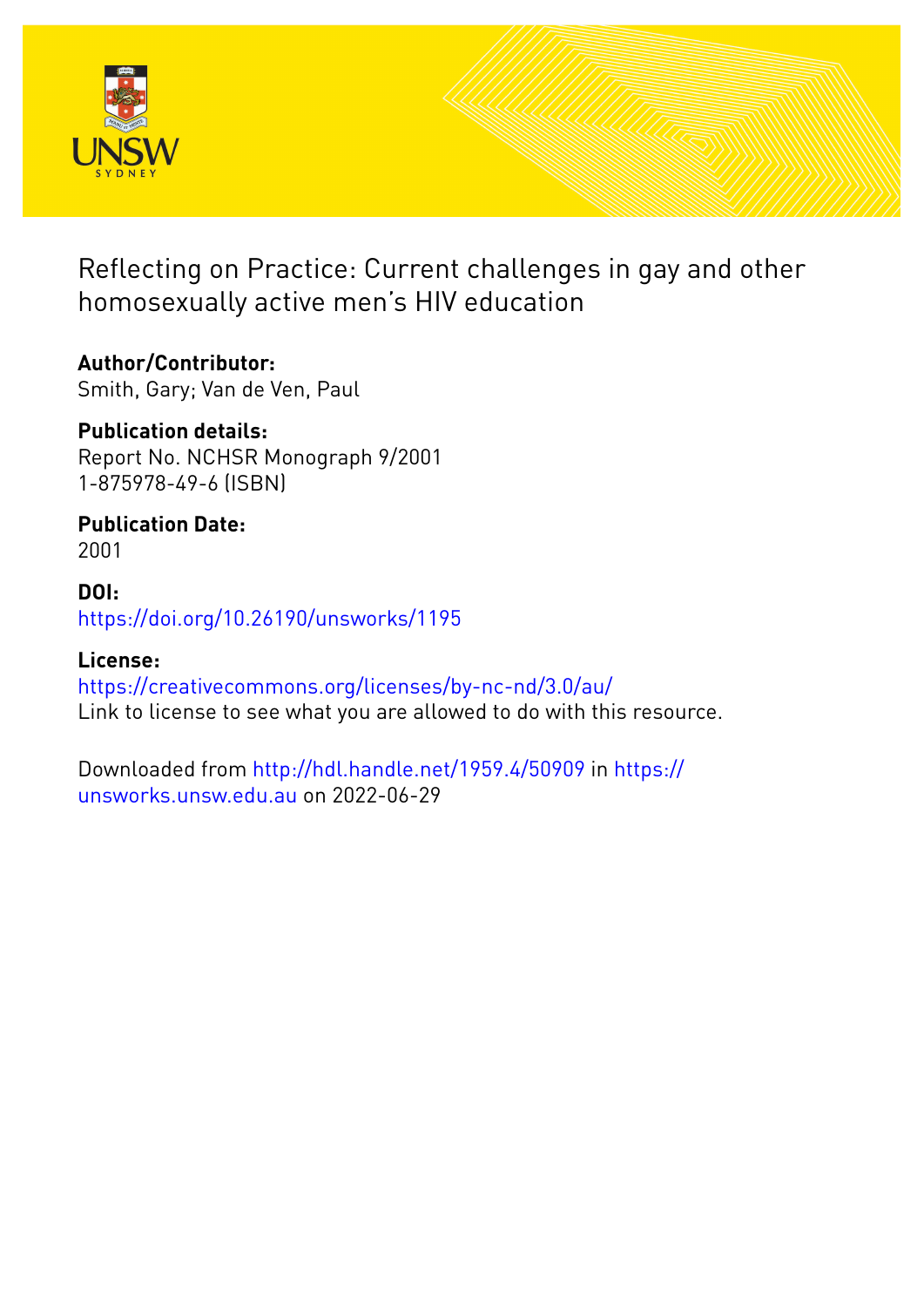# Reflecting on Practice

**Current challenges in gay and other homosexually active men's HIV education** 

**Gary Smith & Paul Van de Ven** 

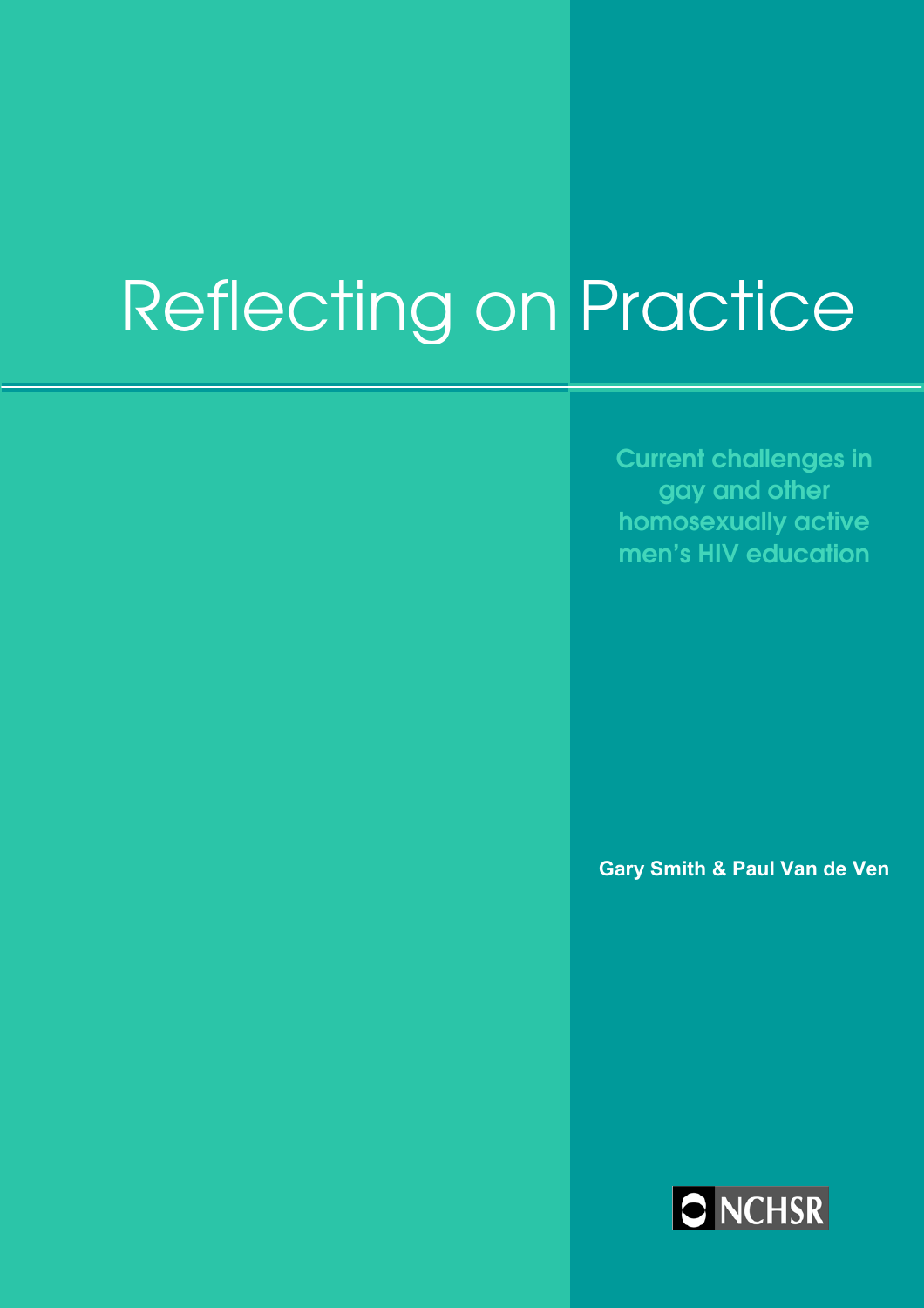# **Reflecting on Practice:**

Current challenges in gay and other homosexually active men's HIV education

**Gary Smith and Paul Van de Ven** 

**Monograph 9/2001** 

National Centre in HIV Social Research Faculty of Arts and Social Sciences The University of New South Wales

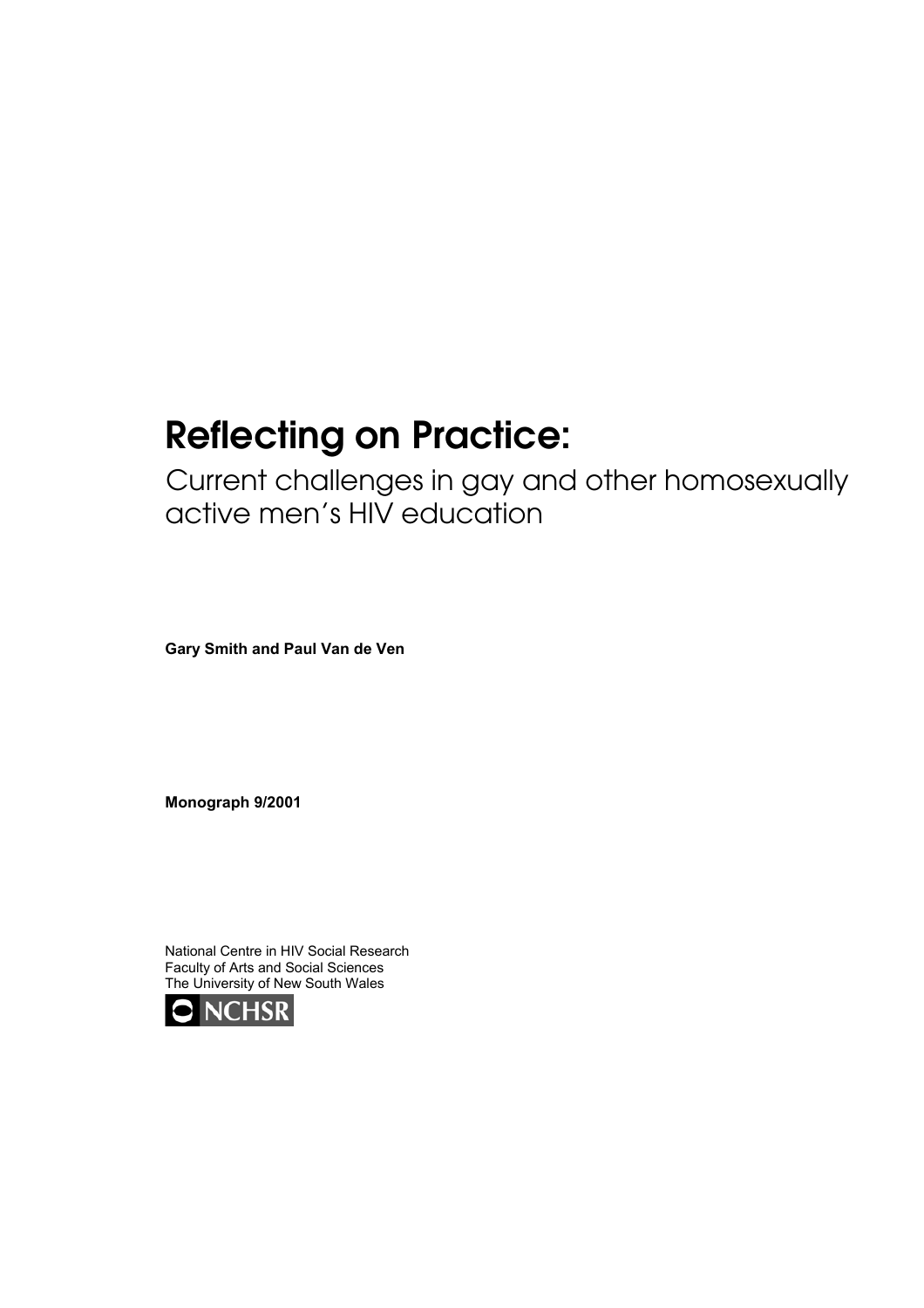Copies of this monograph or any other publication from this project may be obtained by contacting:

National Centre in HIV Social Research Level 2, Webster Building The University of New South Wales Sydney NSW 2052 AUSTRALIA Telephone (61 2) 9385 6776 Facsimile (61 2) 9385 6455 [nchsr@unsw.edu.au](mailto:nchsr@unsw.edu.au) [www.arts.unsw.edu.au/nchsr](http://www.arts.unsw.edu.au/nchsr)

 National Centre in HIV Social Research ISBN 1-875978-49-6

#### *Gary Smith*

National Centre in HIV Social Research The University of New South Wales

#### *Paul Van de Ven*

National Centre in HIV Social Research The University of New South Wales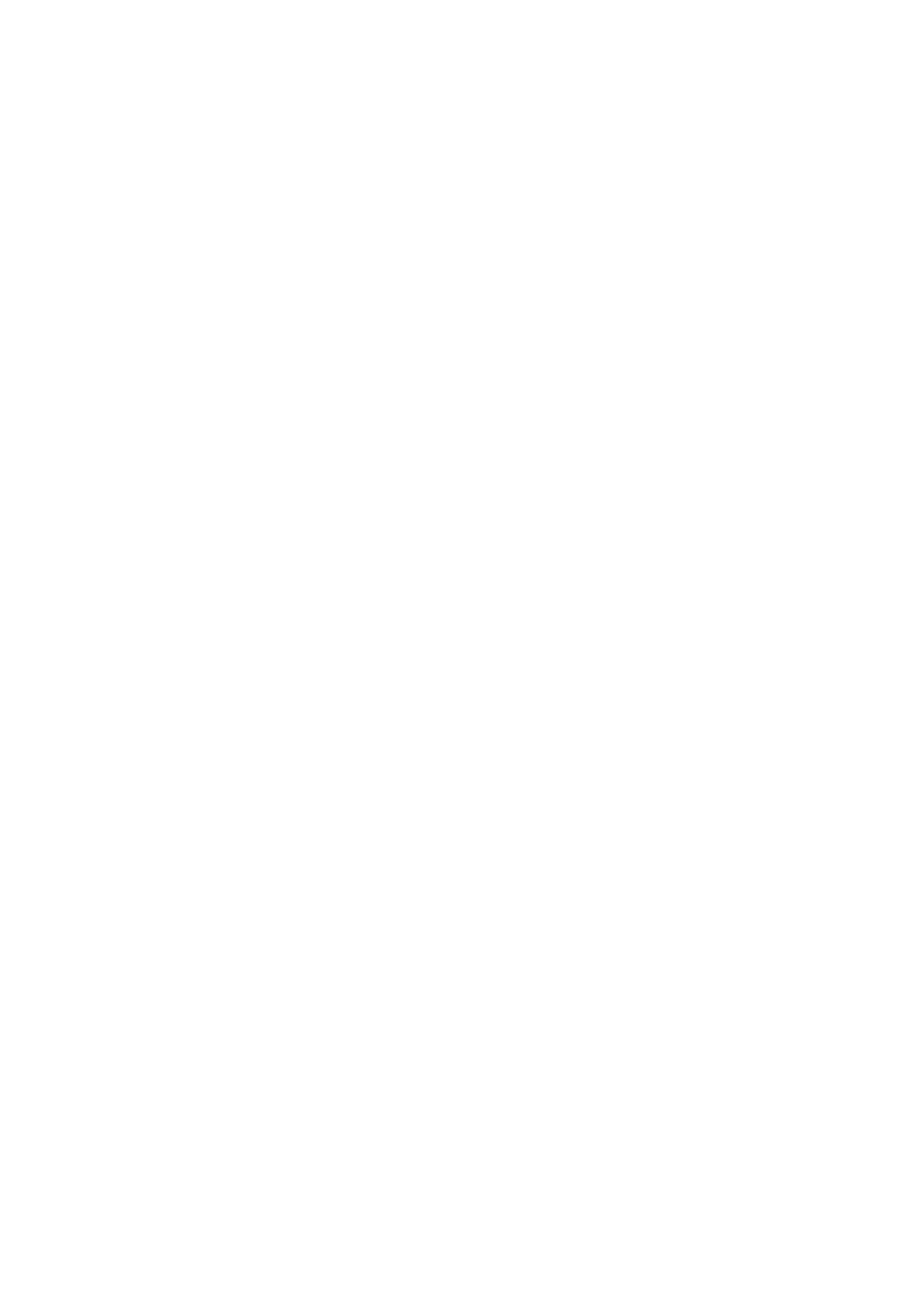# **Contents**

| Acknowledgements                                                           | ίi          |
|----------------------------------------------------------------------------|-------------|
| <b>INTRODUCTION</b>                                                        | $\mathbf 1$ |
| <b>BACKGROUND</b>                                                          | 3           |
| <b>METHOD</b>                                                              | 6           |
| <b>CHALLENGES IDENTIFIED BY EDUCATORS</b>                                  | 8           |
| Gay identified men                                                         | $\, 8$      |
| Non gay identified or non gay community attached men who have sex with men | 10          |
| Indigenous gay men and sistergirls                                         | 11          |
| Workplace-related challenges                                               | 14          |
| <b>COMMENTARY</b>                                                          | 15          |
| Post-crisis                                                                | 15          |
| Disengagement                                                              | 16          |
| Risk management                                                            | 17          |
| Beyond gay communities                                                     | 20          |
| The workplace                                                              | 21          |
| <b>INFORMATION SOURCES</b>                                                 | 22          |
| <b>EDUCATORS' WORK</b>                                                     | 24          |
| Form and content of education                                              | 24          |
| Ways of knowing                                                            | 25          |
| Self-reflexive practice                                                    | 26          |
| <b>FINAL WORD</b>                                                          | 27          |
| REFERENCES                                                                 | 28          |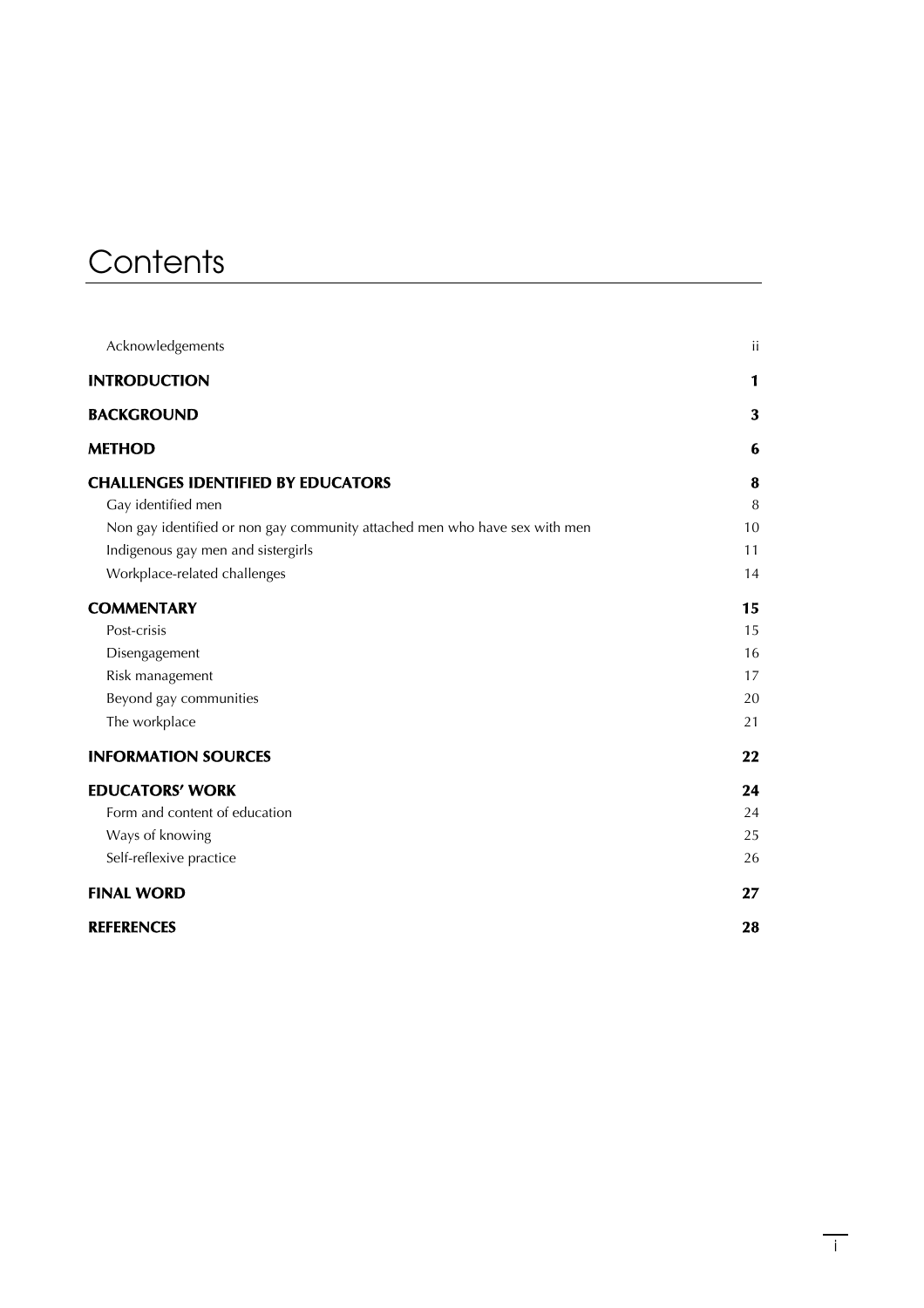# <span id="page-6-0"></span>Acknowledgements

Commissioned and funded by Queensland Health.

Facilitated by Queensland AIDS Council (QuAC).

Review and helpful comments on an earlier draft were provided by Chris Clementson, Stephen Gallagher, Joseph Jewitt and Susan Kippax.

We specially thank the 13 educators who agreed to be interviewed and shared their reflections on practice.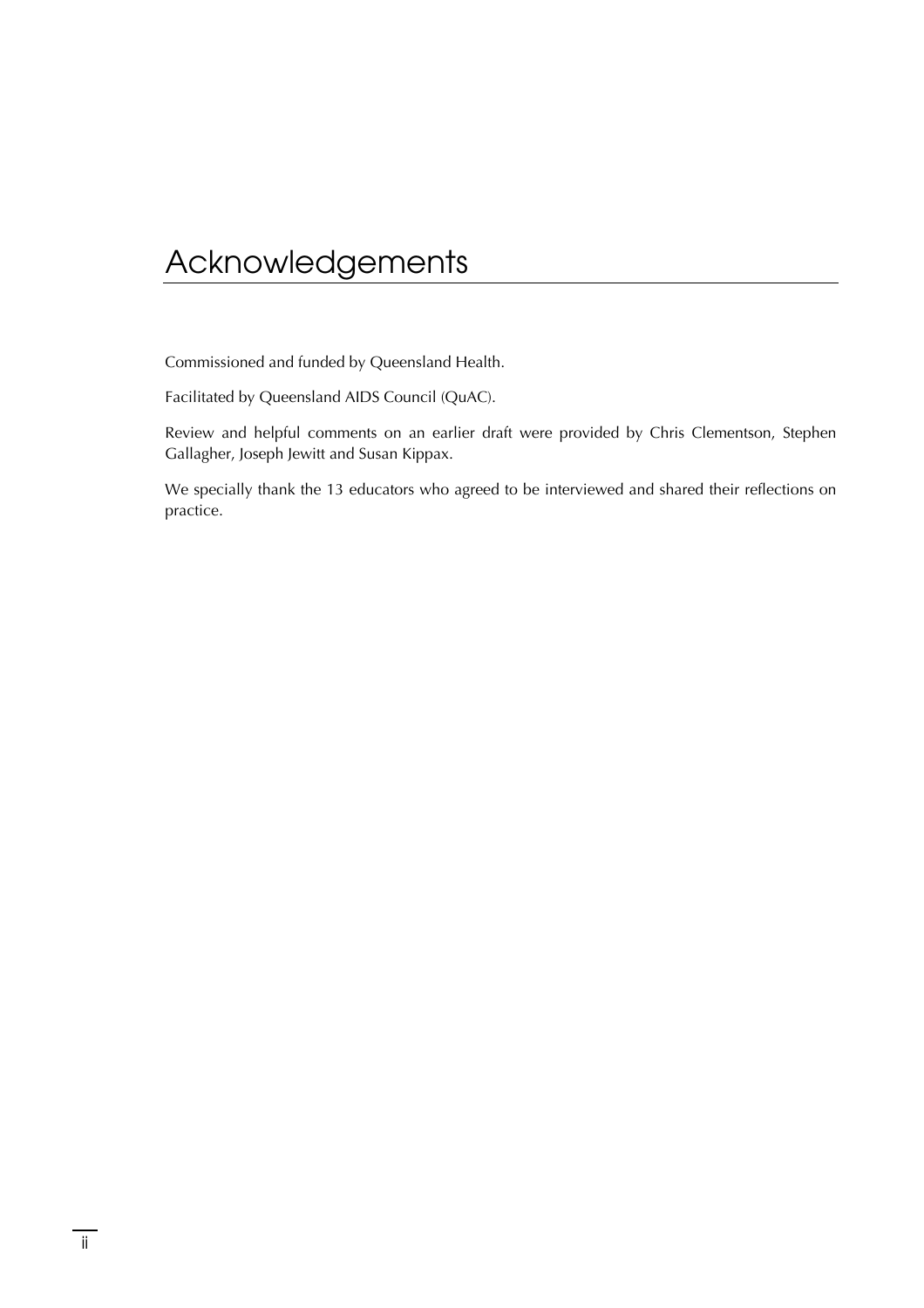# Introduction

<span id="page-7-0"></span>Educators of gay and other homosexually active men have worked hard for some time to remain relevant to their constituents. A perception exists within AIDS Councils and within the AIDS sector more generally that sections of gay community have disengaged from HIV-related issues. Hence, the question of educators' relevance is a burning one. Related to this is a strong and accurate belief among educators that gay and other homosexually active men are highly informed about HIV transmission and prevention and know that using condoms during anal intercourse prevents HIV transmission. This recognition has had a major impact on HIV educators' perception of their role in the epidemic. For educators to reengage gay men with HIV there is a perception that HIV be repositioned within a broader health agenda.

It was imperative in the mid-to-late 1980s to inform gay men of the need to use condoms and water-based lubricant, and to tell them how to use them in order to prevent HIV transmission. For over a decade condom promotion was dominant in the creation of gay men's safe sex culture. Gay and other homosexually active men now know how and why to use condoms. Condom-related education remains important, for example, among the newly sexually active and among groups where the practice of condom usage has not been established. $^1$  $^1$  Also important is that condoms and safe sex be constantly reinforced among those who already use condoms. In general, however, the normalisation of condoms has been achieved and AIDS Councils are now reassessing their role in HIV education against a background of the safe sex culture they were instrumental in establishing. AIDS councils are now having to redefine their roles and responsibilities in response to the changing needs of their homosexual<sup>2</sup> constituencies and the changing nature of the epidemic.

Atthe same time, a trend has emerged in recent years of increases in unprotected<sup>3</sup> anal intercourse in casual sexual encounters between men. This suggests that more work is still to be done, but exactly what needs to be done is a vexed question that researchers and educators are currently bringing into sharper focus.

This report documents what one group of educators is currently thinking and doing around identified educational challenges and adopted pedagogical approaches. Our hope is to build upon that base to produce a more textured and coherent understanding of the broader context within which HIV education is delivered. It is for this reason that we have placed the contemporary challenges educators identified into historical perspective. This it is hoped will be achieved through

<span id="page-7-1"></span><sup>&</sup>lt;sup>1</sup> For example, in some Australian Indigenous communities sexual relations often take place between sistergirls (aka sistagirls; see footnote 5) and their heterosexually identified sexual partners.

<span id="page-7-2"></span><sup>2</sup> The term homosexual, as used here, denotes any biological men who has sex with other men (i.e. with a focus on behaviour). Other terms such as gay, bisexual, transgender and heterosexually-identified-men-who-have-sex-with-men will be used to denote categories of identity rather than practice.

<span id="page-7-3"></span><sup>3</sup> The term 'unprotected' is unfortunate for implying anal intercourse without a condom is necessarily unsafe (i.e. lacking protection). Some forms of unprotected anal intercourse afford protection by means other than condoms, as with negotiated safety. 'Unprotected' anal intercourse is not equivalent to unsafe sex. For reasons of convention we continue to use the term unprotected, but only in the limited sense of anal intercourse without a condom and not in the broader sense of being inherently unsafe.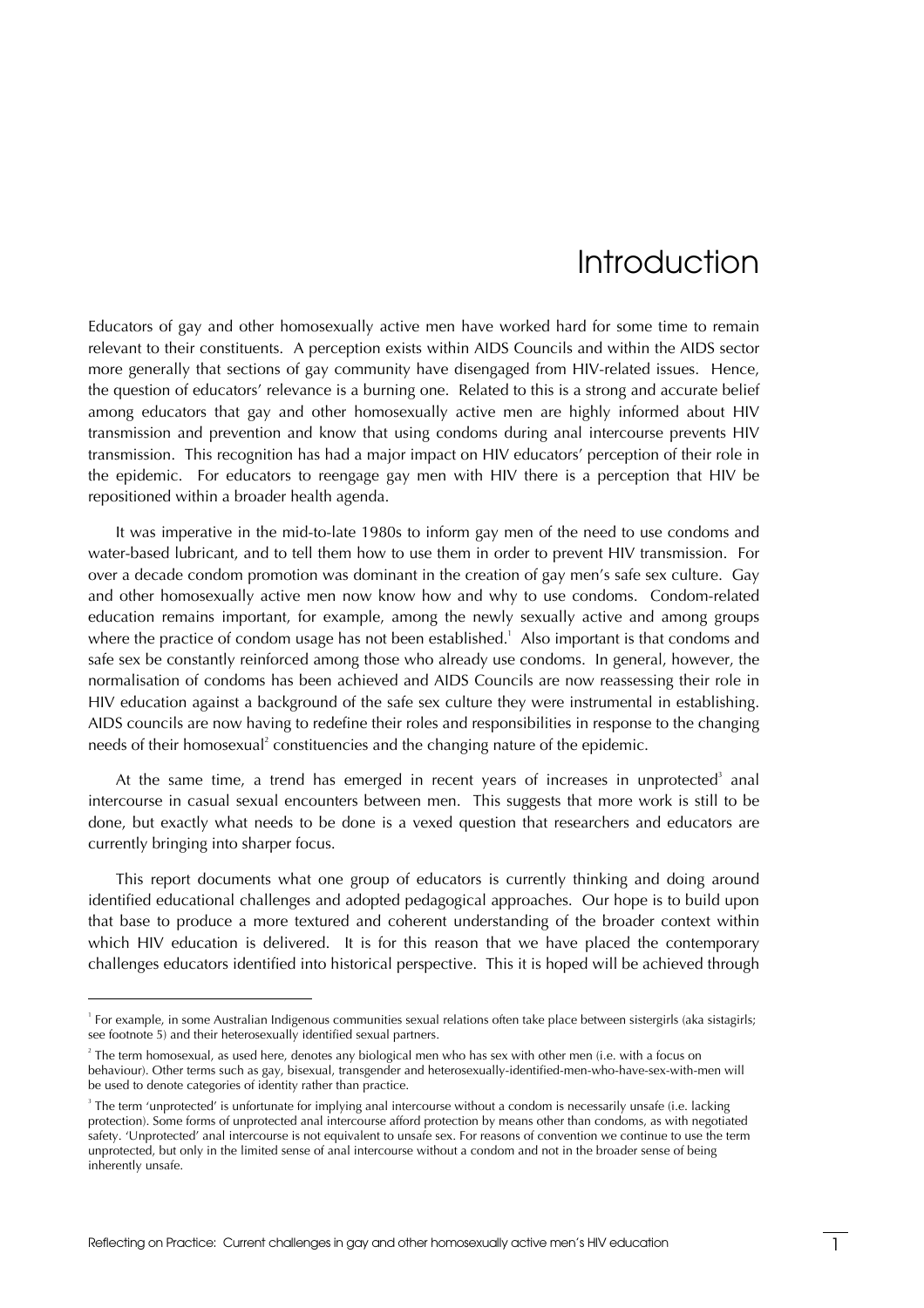commentary on the invention and transformation of safe sex knowledge and culture, and through consideration of how past efforts may fruitfully inform present endeavours, while recognising that what was appropriate in the past may no longer be so. We have also elaborated and embedded the challenges identified by educators within the broader context of HIV social research, policy and education.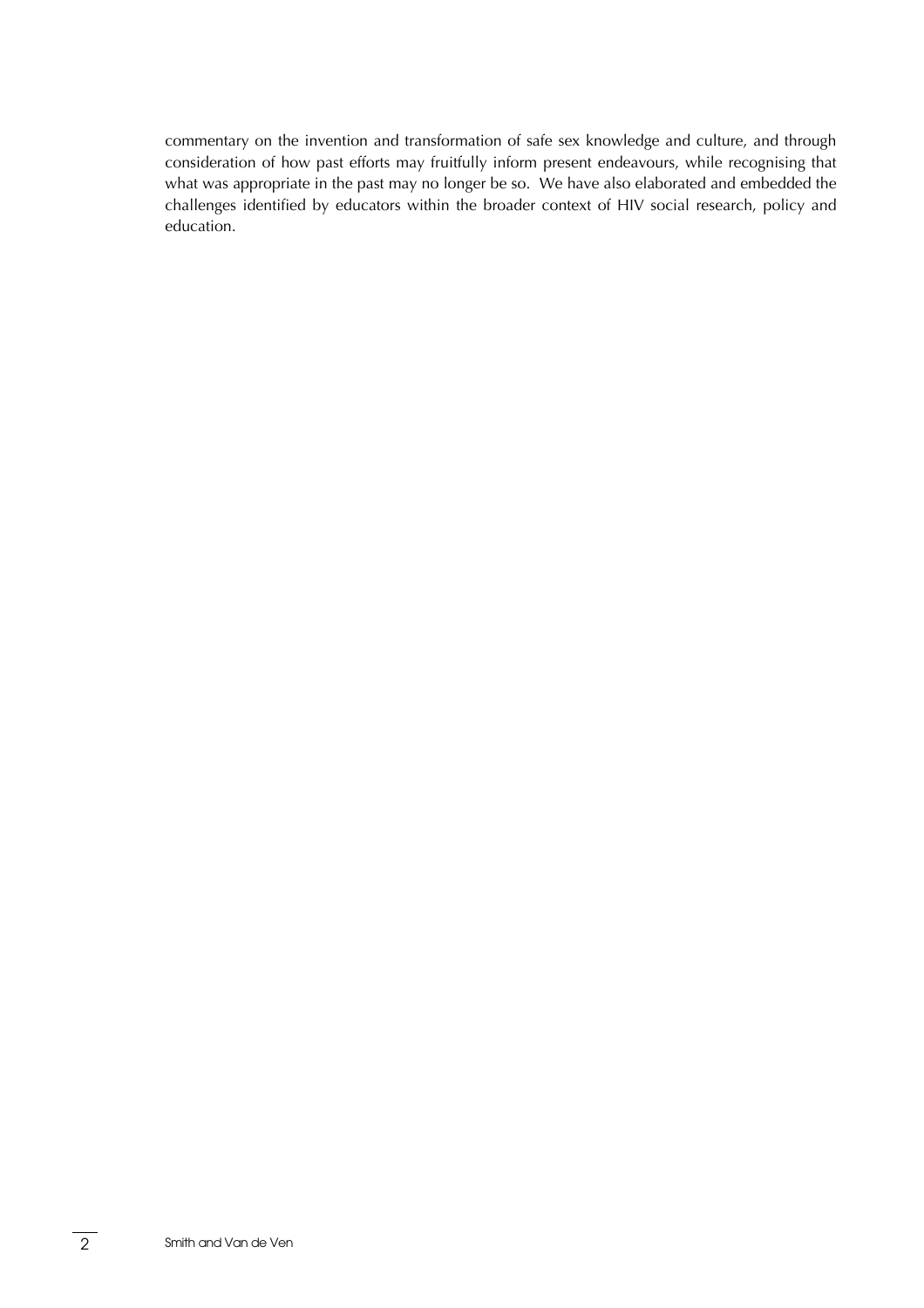# Background

<span id="page-9-0"></span>In Australia (and for almost a decade) it is no longer acceptable to speak of unprotected anal intercourse *per se* as unsafe sex, a claim that was taken for granted early in the epidemic. Around 1990 researchers, predominantly in the United States, reported that gay men were 'relapsing' into unprotected anal intercourse (e.g. Stall *et al.*, 1990). The term was used inconsistently between those who adopted it but 'relapse' generally referred to scenarios within which men who initially changed their behaviour toward safe sex were reverting (occasionally or permanently) to unsafe sexual behaviour.

A seminal paper (Kippax, Crawford *et al.,* 1993) interrogated the concept of relapse in relation to Australian gay men. It was thought that much of the unprotected anal intercourse that was being classified as relapse might be differently accounted for if one looked at the whether the unprotected sex was 1) occurring in regular or casual relationships, 2) between partners of the same or different serostatus and 3) based on clear agreements between sexual partners about the sex that they had within and outside their relationships. When taking into account these three factors, at least in relation to Australian data, it was found that a proportion of what was being labelled as 'unsafe sex' or sexual 'relapse' could be accounted for by men in seroconcordant relationships negotiating to dispense with condoms on the basis of knowing each other's serostatus. The term used to describe this complex pattern was *negotiated safety*—now a familiar concept, nationally and internationally (Kippax *et al.,* 1997; Davidovich *et al.,* 2000; Crawford *et al.,* 2001).

Over the last five years in Australia, social researchers have documented small but significant upward trends in unprotected anal intercourse among homosexually active men (NCHSR 2000; NCHECR 2000). Corresponding increases have been reported in San Francisco, London, Vancouver and Amsterdam (Ekstrand *et al.,* 2000; Dodds *et al.,* 2000; Hogg *et al.,* 2001; Stoite *et al.,* 2001). In Australia the increases were detected among a range of homosexually active men: gay and non gay identified; gay community and non gay community attached; and within regular and casual sexual encounters (Van de Ven *et al., 2001a*; Van de Ven *et al., 2001b*). Casual sexual encounters have been highlighted as a particular concern.

What underpins the increase in unprotected anal intercourse, especially among casual partners? The Australian increases and those elsewhere coincided with the wide-spread introduction of highly active antiretroviral therapies (HAART) in 1996 and the emergence of the concept of post-AIDS in 1995 (Dowsett, 1995). Post-AIDS, or post-crisis as it has been refigured, is now a familiar concept to most researchers, educators and others working in HIV prevention with homosexual men.

The increase in unprotected anal intercourse and the emergence of HAART were initially linked in 1997 in a front-page news story in Australia's most widely read and influential gay and lesbian newspaper, the *Sydney Star Observer* (O'Grady, 1997). The logic underpinning the association was that new HIV treatments engendered *optimism* among gay men about the quality of life and life expectancy of those infected with HIV (HIV as a chronic but manageable illness). Moreover, the suggestion was that gay men's fear of becoming HIV infected or of infecting others had been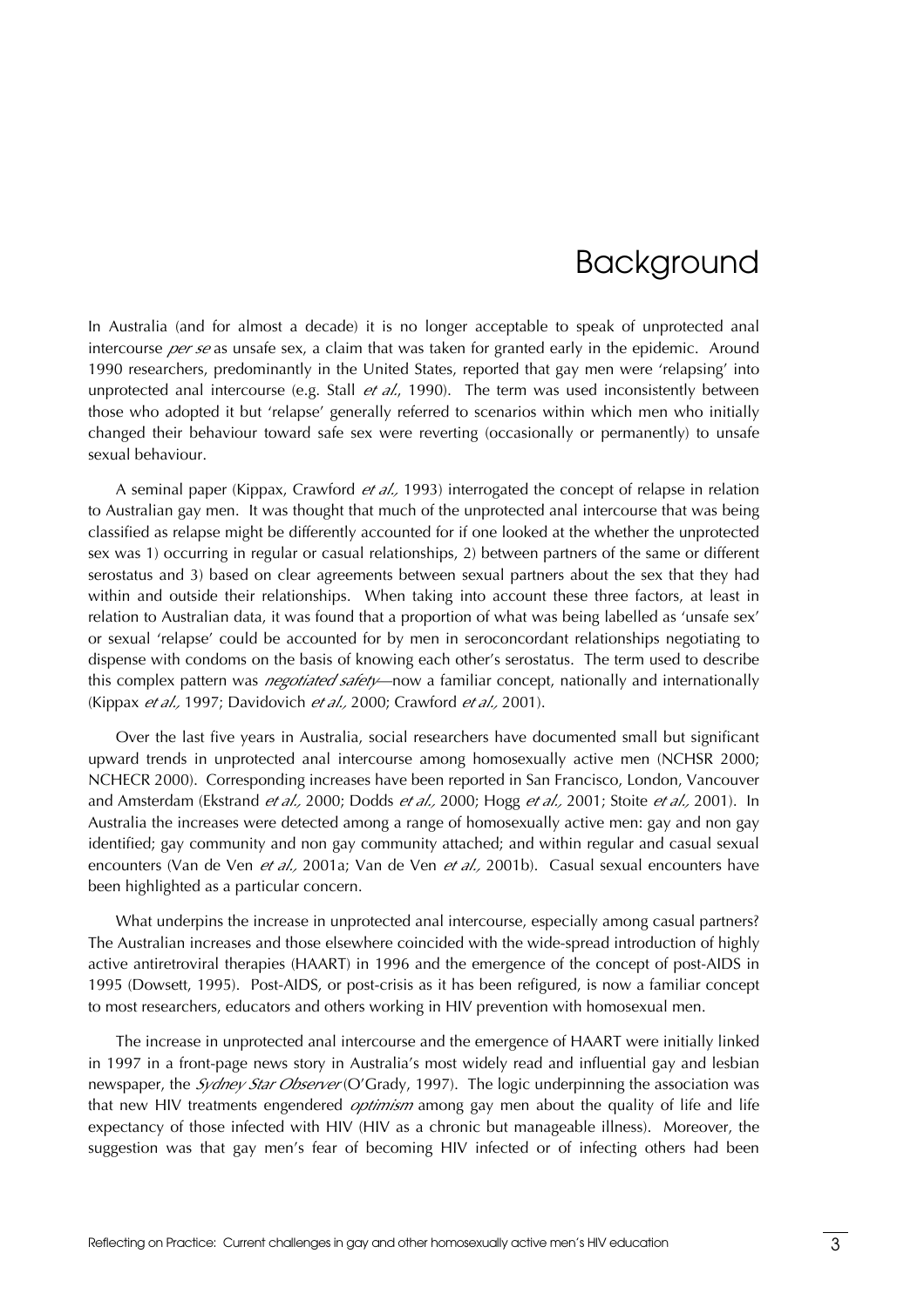reduced, which in turn led to more unprotected anal intercourse. The HIV optimism thesis has subsequently been supported by empirical social research that suggests HIV optimism was at least *one* factor associated with the recent increases in unprotected anal intercourse in Australia (Van de Ven*et al.*, 2000).<sup>4</sup> A French study found that HIV positive men were three times more likely to engage in unprotected anal intercourse with partners of unknown or negative HIV status following their uptake of protease inhibitors (Miller *et al.,* 2000).

A second discursive stream to emerge positions the increase in unprotected anal intercourse with casual partners as related to gay men's adoption of increasingly *sophisticated strategies* of risk reduction. This understanding emerged out of qualitative in-depth interviews with gay men in Brisbane and Sydney (Rosengarten *et al.,* 2000). The narratives revealed that some gay men adopted a range of HIV risk reduction strategies based upon the 'clinical markers' of viral load and HIV testing. The strategies include:

- Negative men being insertive only with casual and regular partners
- Positive men being receptive only with casual and regular partners
- HIV positive men engaging in unprotected anal intercourse with partners of unknown or different HIV status on the basis of having a low or undetectable viral load
- Positive men engaging in unprotected intercourse with other positive men.

The extent to which these strategies are being employed is not yet well understood. Recent quantitative analyses have shown that men who 'disclose' their HIV status to casual partners are far more likely to engage in unprotected anal intercourse than men who did not disclose, and that some unprotected casual intercourse is exclusively between HIV positive men (Prestage *et al.,* 2001). Other analyses have confirmed an association between the sexual position men adopt and their HIV serostatus. Namely, when engaging in unprotected anal intercourse with regular or casual partners, some HIV positive men tend to be receptive only and some HIV negative men tend to be insertive only—a distinct pattern termed 'strategic positioning' (Van de Ven *et al.* in press).

The available evidence suggests that the recent increases in unprotected anal intercourse do not constitute a wholesale abandonment of safe sex by many of those engaging in unprotected casual anal intercourse (Van de Ven *et al.* in press). This evidence raises the possibility that some of the recent increases in unprotected anal intercourse may be accounted for by gay men adopting risk reduction strategies, in a similar vein to the adoption of negotiated safety a decade or so ago. How deeply the parallels run, and the potential for negotiation around unprotected *casual* intercourse is, however, questionable.

The parallels between negotiated safety with *regular* partners and *casual* risk reduction strategies are:

• Both phenomena emerged from the ground up insofar as significant numbers of gay men themselves reported behaviour that fell outside of then recommended safe sex guidelines. Detailed analysis of practice subsequently uncovered patterns of sexual behaviour that suggested some form of HIV risk reduction strategy. Gay men's behaviour presaged educators' reconsidering gay men's education in light of emerging social research data.

<span id="page-10-0"></span><sup>4</sup> Although the link between HIV optimism and unprotected anal intercourse is only an *association*, this association has been read erroneously by some as *causal*.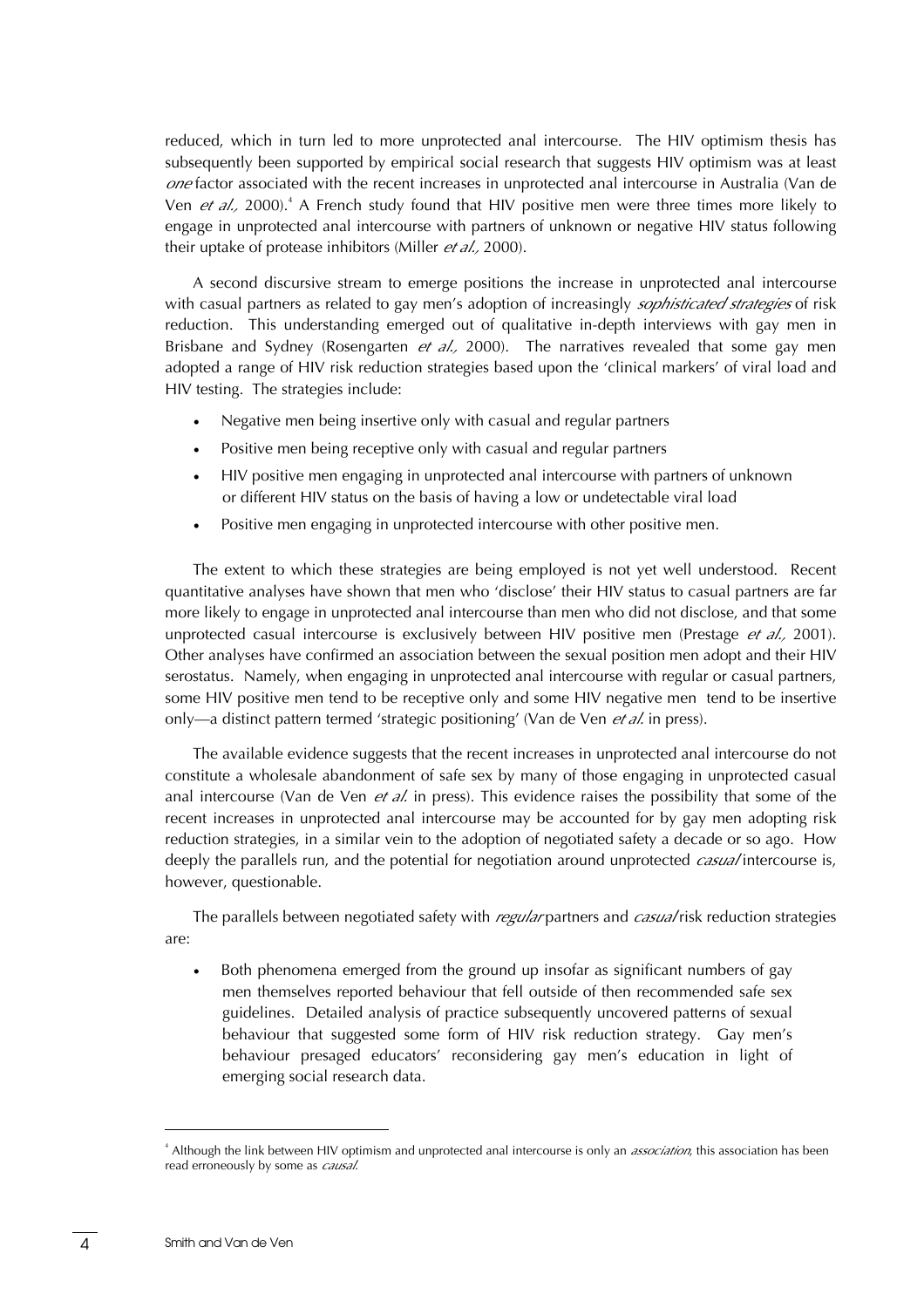- Ostensibly 'unsafe' practices, although below the threshold of recommended sexual safety, were nevertheless relatively safe in comparison with other practices.
- Men engaging in risk reduction behaviours were *at some level* aware that the risk they were taking had less of a margin of safety than was recommended within published safe sex guidelines. Some men, however, considered the reduced margin of safety to be safe enough or worth the risk.

The two strategies are quite different in that:

- Negotiated safety is grounded in *regular* relationships whereas the other risk reduction strategies are grounded in both *casual* and *regular* encounters. At the level of casual encounters this has more profound implications in terms of trust and being able to negotiate with one's partner.
- Negotiated safety involves a complex though specific strategy whereas some of the other risk reduction strategies have multiple components each of which has different risk implications that need to be considered in isolation and as a whole.
- Most importantly, negotiated safety involves *partners known to be of the same serostatus* whereas the other risk reduction strategies sometimes involve *partners of different HIV status*.

The similarities between negotiated safety and other risk reduction strategies are overshadowed by the differences. Casual risk reduction strategies, although sometimes grounded in some form of risk reduction, may not reach a threshold of safety that would admit them into the realm of 'safe sex'. It is easy to dismiss these strategies but there is an important reason why discussion should not be foreclosed around risk reduction strategies and casual sex. Some gay men have spoken by their actions, and if the trend toward unprotected casual intercourse continues, the urgency with which education needs to respond will increase (especially if changes in behaviour are followed by increases in new infections).

As a contribution to the response, this project aimed to document current challenges as perceived by *educators* of gay and other homosexually active men. It also sought to identify existing educational frameworks informing pedagogical practice of educators. Whereas HIV educators with the Queensland AIDS Council (QuAC) were the key informants, the challenges they highlighted would be very much relevant to the challenges faced by other HIV/AIDS education organisations, locally and elsewhere.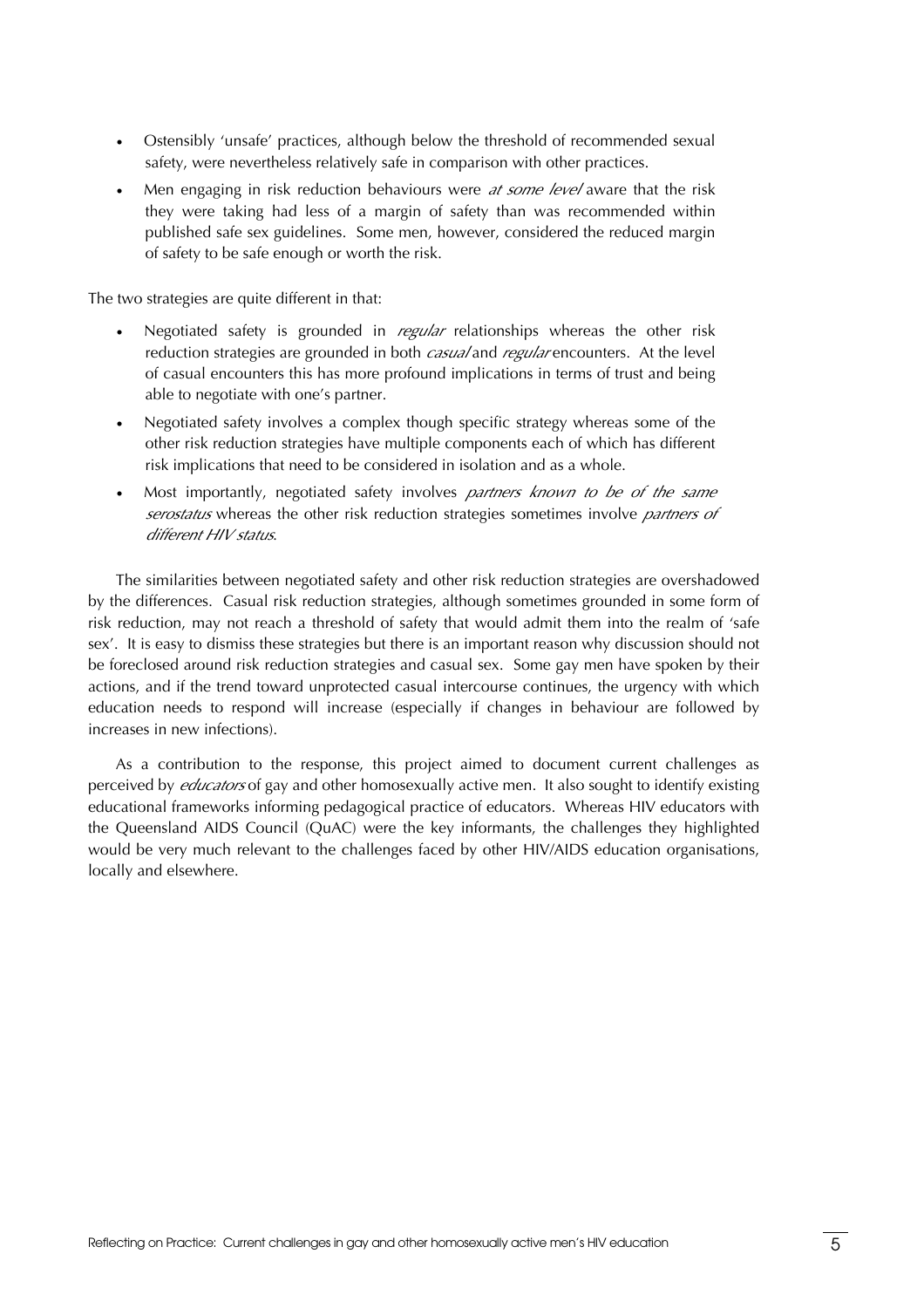# Method

<span id="page-12-0"></span>Thirteen educators of gay and other homosexually active men (all those approached) were interviewed, from Brisbane as well as regional areas. All of the interviews were taped and thematically analysed. The interviews were semi-structured and covered a range of themes, including:

- Current challenges in gay and other homosexually active men's education
- Responses to the challenges
- Primary sources of information about the epidemic
- Perceptions of how education works.

A number of discourses emerged out of the interviews and the relative importance or weight given to each discourse in writing this report is indicated by the following criteria:

- The number of educators referring to a given discourse
- The importance educators attributed to the discourse
- The duration of relevant experience of the educator within the organisation and within the sector
- The direct relevance of the discourse to the educator's area of expertise and responsibility.

One or more of the above criteria are referred to when appropriate and where confidentiality can be maintained. By applying the above criteria this report attempts to faithfully represent how educators engaged with the themes outlined in the semi-structured questionnaire. However, it should not be supposed that the interviewer is absent from the report: the nature of the interview process, especially when semi-structured, necessarily involves an exchange of views (inter-views). Having said that, the primary purpose of the interviews was for the educators to express their understanding of the work they do.

Both the interviewer and interviewed are immersed within the same field (HIV) and, therefore, our objectives, ways of talking and ways of doing intersect at certain points: different and (at best) complementary perspectives within the same field. The same is true of how educators sit in relation to each other: although intersecting at certain points their work is also different. There were three identifiable target groups that characterised educators:

- Brisbane gay identified men
- Non gay identified or non gay attached men who have sex with men (regional and Brisbane based)
- $\bullet$  Brisbane and regionally based Indigenous gay men and sistergirls<sup>[5](#page-12-1)</sup>.

<span id="page-12-1"></span><sup>5</sup> 'Sistergirl' (aka sistagirl) is an identity adopted by some Aboriginal and Torres Strait Islander people that includes male-tofemale transgender people, men who present as women in different settings and in some communities gay men. The breadth of the identity varies with community context such that more traditional communities in Northern Australia are likely to have a broder definition encompassing gay men, while urban communities confine the use of the term to transgender people only.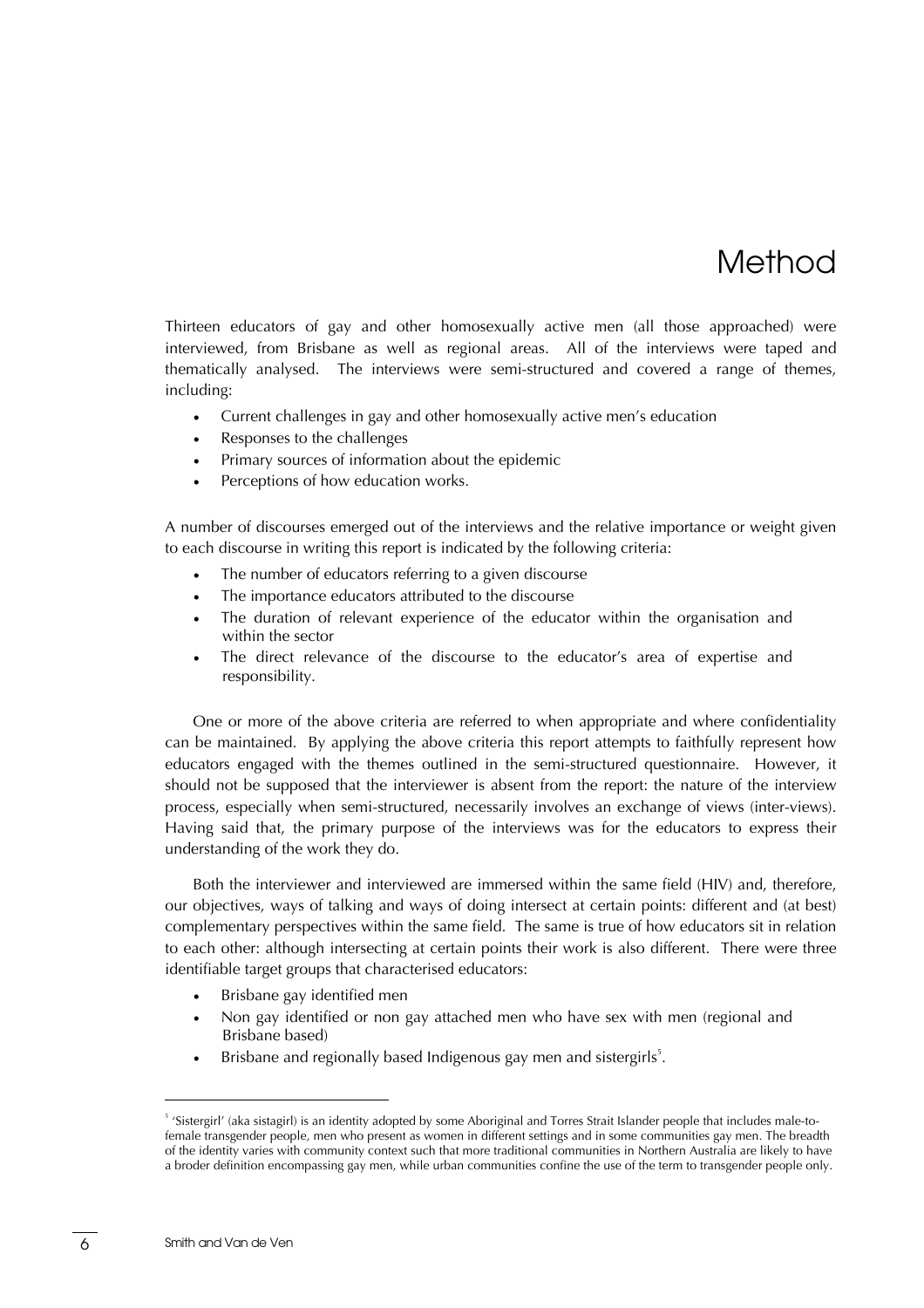Each of the above clusters relates to the target group for which the educators were responsible; to the specific context within which education took place; and to the understandings educators had of their constituents' needs and their engagement with the HIV epidemic.

Participants in this project were guaranteed confidentiality and this report seeks to honour that guarantee. Maintaining confidentiality, however, posed some difficulty given the relatively small number of people who were interviewed and the specialised target groups or identifiable localities within which each educator worked. In a few instances where a person made an important point but which might expose their identity, permission was sought from that person to make the necessary point.

To further maintain confidentiality we have limited the use of direct quotes and have structured the report around the challenges raised by educators, ensuring that each educator's perspective is represented. However, the report is not limited to what the educators stated. It also critically engages with those perspectives, a form of engagement that was highly valued by some of the educators in relation to their own and others' work.

The analysis of the interviews is based upon themes rather than individuals, which may give an impression that the views of educators were homogenous. Although there was a high degree of agreement around some issues, this was not always the case. In addition, problems identified by some workers were not identified by others—even among those working with the same target populations.

It is difficult for researchers to enter an organisation for a short period of time and to grasp the complexities of the organisation, especially when the organisation is experiencing significant change in staff and education priorities. The accuracy and usefulness of the challenges identified herein significantly depend upon the sources of information. At the same time, although we as researchers may have entered the organisation as relatively 'nave', we are also immersed in the same sector and share an HIV prevention background. It is against the shared background that this report is situated. The educators have deepened our understanding of the organisation and the sector as a whole, and we, in turn, reflect that understanding back, not simply as mirror image, but as an image worked upon, sharpened and placed in a broader contemporary and historical context.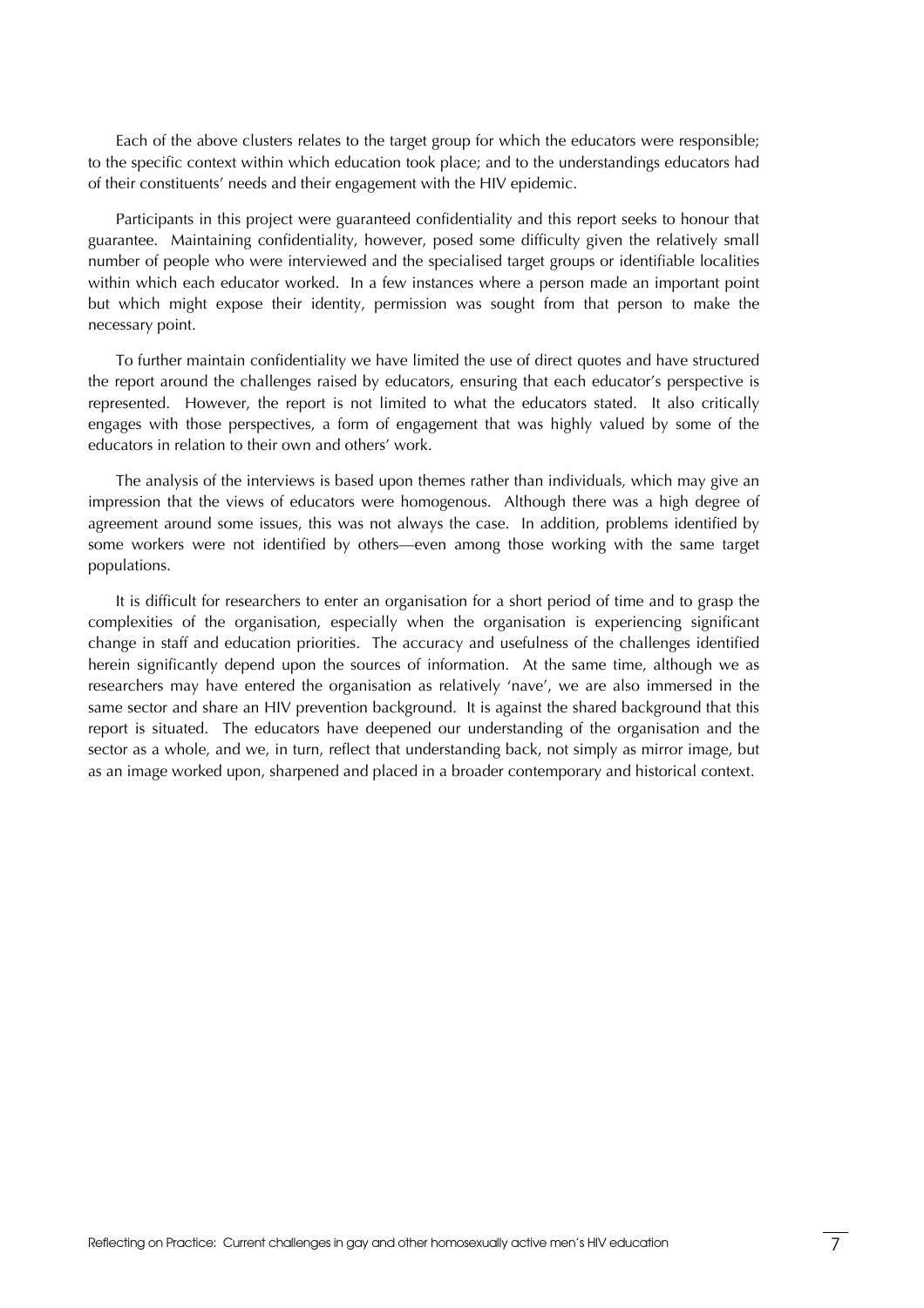# Challenges identified by educators

<span id="page-14-0"></span>Educators of gay men, non gay identified men, non gay attached men and Indigenous gay and sistergirls identified a broad range of challenges. These challenges—*as identified by the educators themselves*—are listed below in dot-point form. Although there was an obvious logic in dividing the challenges according to the educators' target group and regions, some of the challenges raised were relevant to different education fields. We have placed each challenge where it was of primary importance, as recognised by the educators themselves.

#### Gay identified men

Challenges (identified by the educators themselves) in gay men's education included:

- The need to re-engage gay men with HIV and AIDS in the face of gay men's apparent disengagement. Low seroprevalence, treatments optimism, low or undetectable viral load, gay men's high levels of safe sex knowledge and the invisibility of AIDS were thought to be key to understanding this phenomenon.
- Gay men are highly knowledgeable in relation to HIV transmission: knowing subjects who have emerged out of a generation of exposure to safe sex education and practice. The challenge for educators was to talk straight, not to tell gay men what to do in dogmatic fashion, yet to ensure that gay men have the best possible information to enable informed choices.
- HIV education needs to ensure that gay men's level of knowledge remains appropriate to the current context within which sex takes place. As gay men increasingly push the envelope of safe sex, educators need to ensure that education addresses safe sex which sits on the outer limit and beyond the limit. The current 'grey area' has been positioned as *casual* unprotected anal intercourse in the context of new HIV treatments, a post-crisis mentality and increasing rates of unprotected anal intercourse. In the past, the safe sex line was drawn at protected anal intercourse and, following the introduction of negotiated safety, the line shifted to include unprotected anal intercourse with regular partners. Gay men are again forcing educators and others within the sector to rethink this line. The challenge then was for educators to engage gay men at a level that is relevant to their practice and to ensure that it is to the benefit rather than the detriment of a sustainable safe sex culture, whilst recognising that safe sex is a living and transforming concept.
- The harm minimisation strategies men are adopting include positive men taking the receptive role, negative men taking the insertive role, positive men having unprotected sex on the basis of a low or undetectable viral load, withdrawal before ejaculation, and disclosure of serostatus (in casual encounters). With the exception of viral load testing, none of the above strategies is particularly new. The newness of the phenomena is the overall increase in unprotected casual anal intercourse rather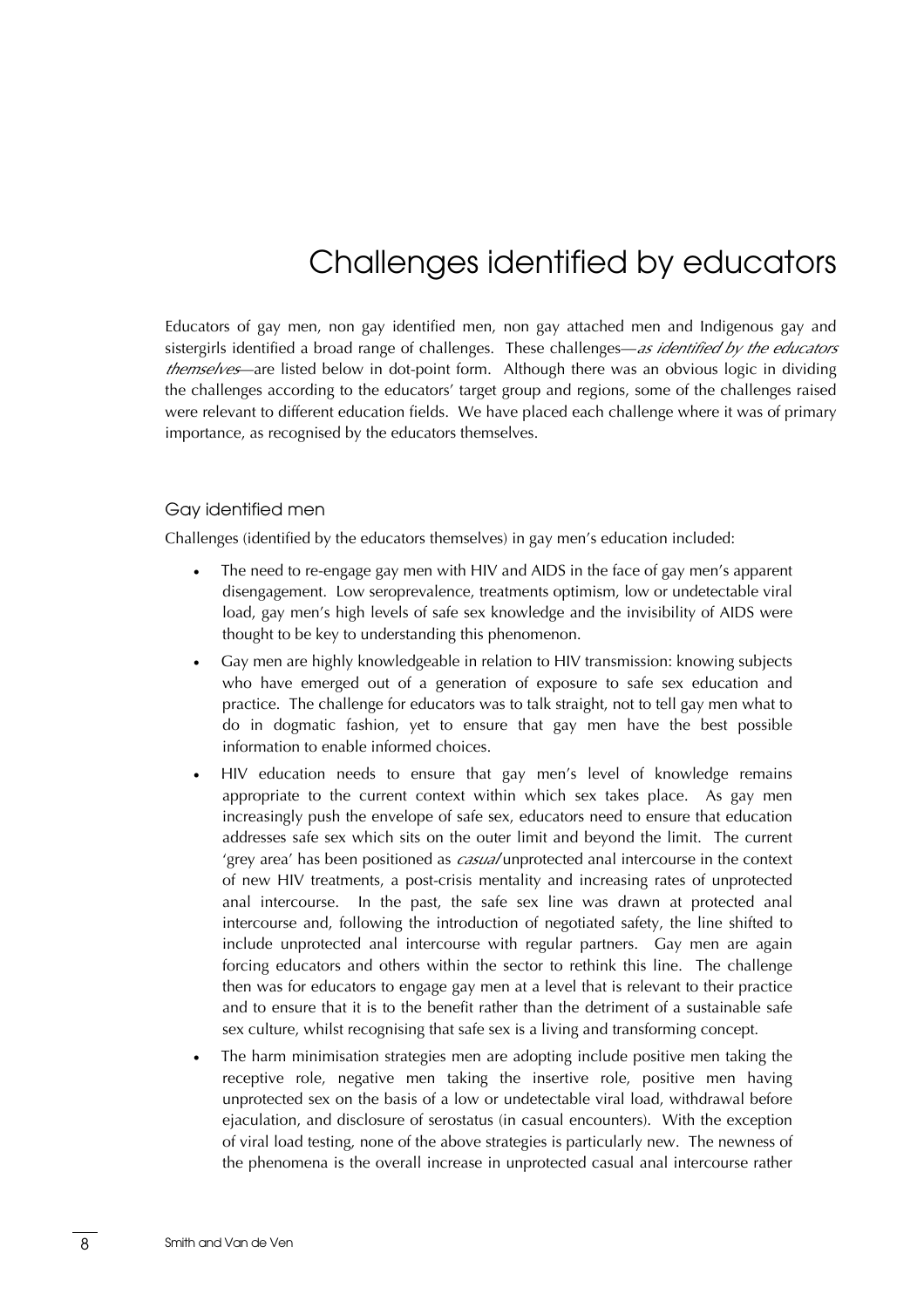than the practices themselves. Although gay men may have a relatively sophisticated understanding of safe sex, those who are adopting risk reduction strategies within the context of casual unprotected sex are operating at the limit of that sophistication. Educators spoke of the lack of epidemiological research addressing specific risks gay men are taking when engaging in unprotected anal intercourse. For example, if current safe sex guidelines pinpoint withdrawal as unsafe but gay men continue to engage in the practice, educators want to be able to point toward the relative safety or risk of the practice.

- Gay men's challenge to the limits of what is ordinarily regarded as safe sex has necessarily shifted the educational terrain. As gay men's sexual practice increasingly goes beyond recommended guidelines, condom-based education needs to be extended to address the risks associated with different forms of unprotected anal intercourse in the 'post-crisis' environment. A major challenge in making this shift, which is already occurring, is to ensure that risk reduction strategies are addressed in a way that does not undermine the basic safe sex message.
- The challenge to understand the multiple forms of unprotected anal intercourse that gay men are adopting. Many educators recognised that some men were minimising the risk of HIV transmission when engaging in unprotected anal intercourse, though they also believed that the consciousness with which men employed those strategies varied widely. Men are dispensing with condoms with more and less strategic consideration. There is a challenge to understand how deliberate men's strategies are, and how those strategies sit in relation to some men's desire to not use condoms.
- The context of education is ever changing. For example, the current increase in unprotected anal intercourse is probably fed by a number of conditions, and these conditions may change. Individual risk taking was thought by some educators to be 'rewarded' insofar as the risks individuals were taking were not, in general, leading to new HIV infections. However, it was noted that if there were a progressive failure of treatments in the context of greater risk taking, this could well lead to increased new infections riding on the back of a partially diminished safe sex culture. In this sense, educators need to have a sophisticated understanding of how individual and collective risk interrelate in ways that might diminish or increase HIV transmissions.
- Repositioning HIV in the broader context of gay men's lives and what matters to them. This includes a broader general and sexual health focus. On the one hand this idea recognised that gay men were disengaging from HIV but that HIV needed to remain on the agenda and inserted into material that gay men were interested in. On the other hand, a shift toward a broader health focus was a tacit (and sometimes explicit) recognition that HIV is no longer a crisis for most gay men, and as a consequence, resources needed to be redirected into a broader general and sexual health agenda for gay men.
- Repositioning gay men's sexual health may be at odds with funding priorities and with the current *National HIV/AIDS Strategy* (Commonwealth of Australia 2000). This necessitates getting current funding bodies to accept a broader focus or to seek additional sources of funding to enable a broader and less hindered focus to emerge.
- Being able to more finely target specific subgroups of homosexually active men. For example, mature age men are more likely to be dealing with issues such as impotence, heart disease and prostate cancer—issues which may provide a context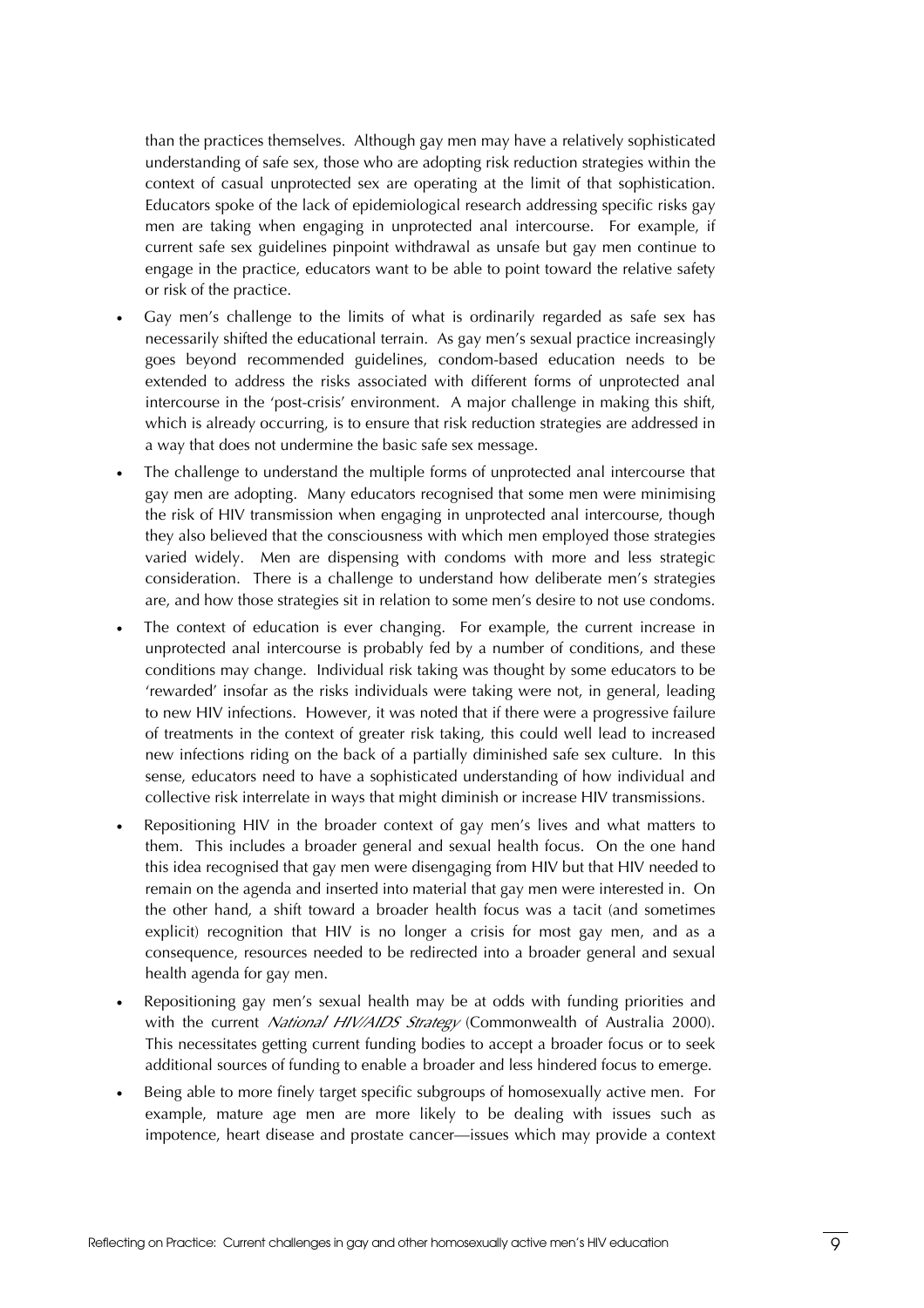<span id="page-16-0"></span>in which to position HIV. If more general and relevant information were not included it was suggested that people would not be interested.

- Ensuring that HIV education is relevant to positive and negative men while taking care to not additionally burden positive men with responsibility; at the same time acknowledging that positive men are key to minimising HIV transmissions.
- Overcoming the perception among Queensland gay men that HIV is an "old man's" or "Southerner's disease" whilst recognising that Queensland is indeed a low prevalence State.
- The discrepancy between negative and positive men's health literacy with regard to HIV and AIDS. This included HIV negative men not having a good understanding of the HIV positive experience in the new antiretroviral context. It was thought that although negative gay men had grasped the idea that being HIV positive was no longer as serious as it once was, it was also thought that education needed to be truthful about the negative consequences of becoming positive. This included medication side effects, the rigour required to maintain adherence and the prospect (for some, the reality) of treatment failure. All this needs to be achieved without further stigmatising positive men.
- Many of the educators expressed a need to better understand the mechanics of HIV transmission, particularly in relation to the post-crisis HIV prevention context. Educators were uncertain about how risk reduction strategies might be incorporated into education campaigns. The great majority of educators saw little scope in 'promoting' most of the existing unprotected risk reduction strategies gay men were thought to increasingly be adopting when engaging in sex with casual partners or within serodiscordant relationships.

### Non gay identified or non gay community attached men who have sex with men

The major challenges identified by regional workers and those working with non gay identified or non gay community attached men who have sex with men were as follows:

- Educating against a backdrop of institutionalised homophobia, including homophobia within the 'general' population. This challenge poses a structural hurdle in accessing homosexually active men through health promotion activities (i.e. creating the necessary structures to enable safe sex to occur or to deliver HIV prevention education). In the past, significant energy and resources have been allocated to dealing with this concern, particularly through guest lectures to school students about issues of HIV/AIDS and gay-related discrimination. Recent changes within QuAC have reoriented this focus away from homophobia and back toward 'at-risk' target groups.
- With the shift of emphasis away from heterosexual homophobia to homosexually active men, the challenge of reaching hidden target populations is amplified. In rural and remote areas of Queensland most MSM belong to hidden social and sexual networks and the opportunities for penetrating these networks is limited. The problem of access was twofold. Firstly, gay men were not approaching AIDS councils and, secondly, AIDS councils found it difficult to reach out to these target groups. The traditional means of education—beat work and peer education—were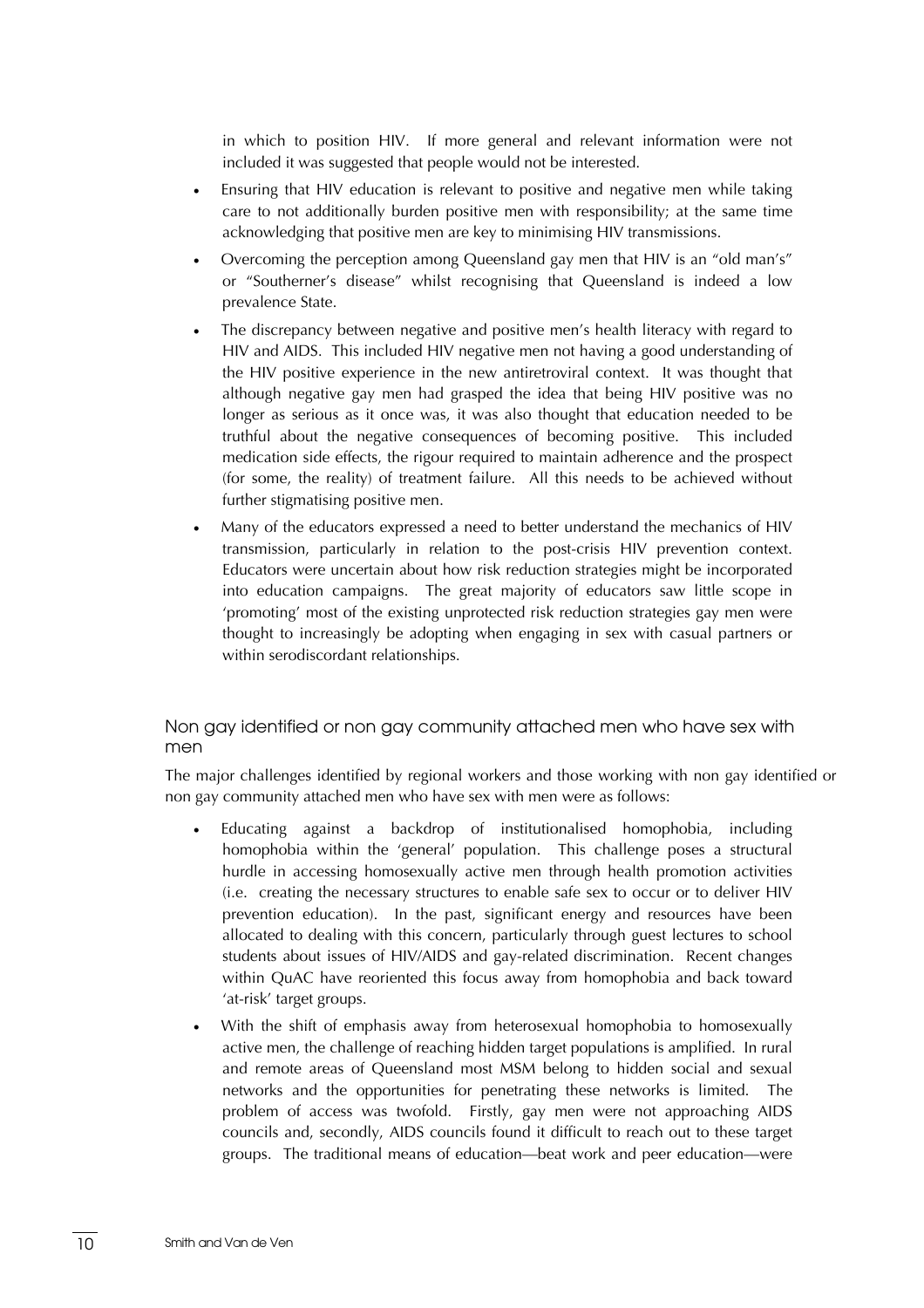<span id="page-17-0"></span>thought to be somewhat successful but not entirely so. The primary difficulty related to the absence of enduring, dedicated gay venues and organisations. There was not the 'critical mass' of engaged homosexually active men to support such a structure. Indeed, in at least one region the AIDS council was the only identifiable 'gay' organisation. Regional areas will probably never achieve the critical mass of engaged men to sustain a visible homosexual subculture. Even Brisbane, to some extent, faced this problem.

- In regional areas, educators need to target multiple populations and to be multiskilled, though exactly what skills were needed was not well articulated. It was thought necessary in regional areas to have one's finger on the pulse of multiple constituencies. Indeed, there was a management expectation that this be so and that educators would have the necessary wherewithal to do multifaceted community development work, which was frequently not the case. It was also suggested that this expectation be weighed against the relevance of some of the issues of their core constituents, and to the reality that rural educators ended up sitting in on meetings relating to "queer this and gay that", as one educator put it. Such meetings were considered time consuming and didn't necessarily have relevance to their core business. The challenge was to ensure that educators are sufficiently skilled, able to access appropriate professional development and involved in relevant work-related activities (activities which were often different from 'mainstream' gay ones).
- In some regional areas gay men (and others within the broader population) were thought to be more conservative than gay men in Brisbane. Some men in these areas found some of the campaign representations (both text and images) too confronting.
- One of major barriers to doing any form of community work was to overcome homosexually active men's reluctance to use AIDS council offices and services. There were issues around confidentiality and not wanting to be seen in an AIDS council office or with a person who works from one. This was especially pronounced in regional areas although Brisbane was also thought to experience the problem. This kind of disengagement is different from the other form identified, primarily because it has been there from the very beginning of the epidemic and relates to a different demographic group.
- It is increasingly difficult to get volunteers involved in education programs. Training and managing volunteers is labour intensive and exacerbated by high rates of dropout. It is important but difficult to get gay men involved in particular areas (e.g. in peer education).

#### Indigenous gay men and sistergirls

Challenges identified by the Indigenous educators (those working with Indigenous gay and homosexually active men / Sistergirls) included:

• The overall increases in unprotected anal intercourse *per se* were regarded as a gay community attached men's issue (i.e. a White mainstream gay issue) with little relevance to Indigenous gay men and sistergirls. It should be remembered, however, that there are significant points of social and sexual intersection between Black and White, especially in urban settings. The increase in unprotected anal intercourse among gay community attached men has emerged from the base of a firmly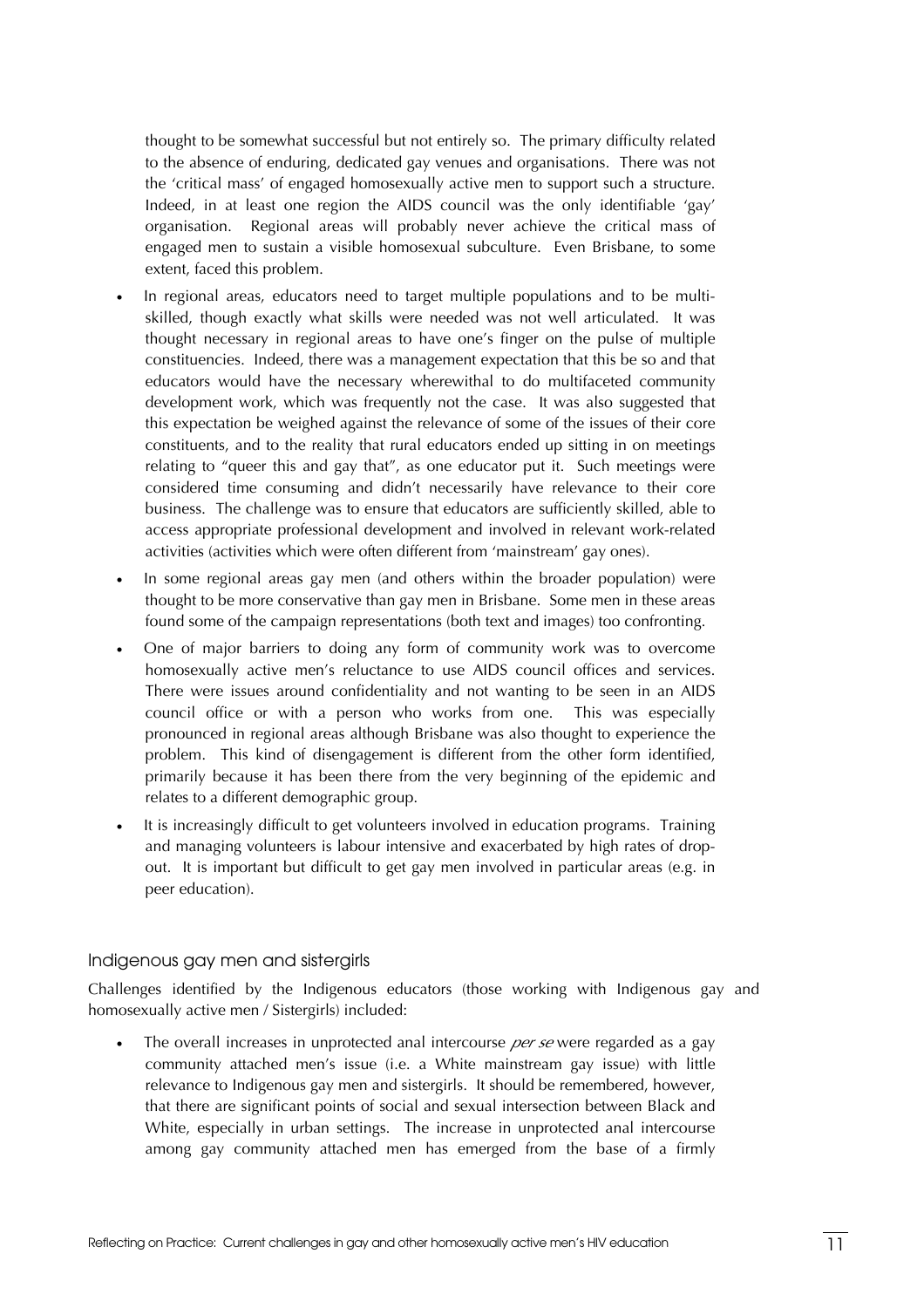entrenched safe sex culture. In contrast, unprotected anal intercourse in remote settings was perceived to be the norm. In Indigenous communities, men (gay or otherwise) will not use condoms, "period". Gay men negotiate with peers while sistergirls have to negotiate with ostensibly straight men.

- Establishing a safe sex culture in sex between men, especially between sistergirls and their heterosexually identified partners. This was seen as distinct from *knowing* what safe sex is. Sistergirls were thought to be knowledgeable about HIV-related risk, but due to the broader context within which sex was enacted they were unable to put that knowledge into practice.
- Creating the environment within which to speak about sistergirl issues was also thought to be a challenge. Although sistergirls engaged in sex, they did not necessarily talk about it. The mainstream Indigenous community was especially reluctant to discuss sistergirl issues—"They are just not interested." This lack of engagement was partly thought to be a consequence of HIV having not yet penetrated into the communities being targeted.
- The educators suggested that family and a person's place within their family was first and foremost in terms of Aboriginal and Torres Strait Islander identity. Who "you've been doing and how you've been doing it" is of secondary concern. This is generally true but also specifically the case for most Murri sistergirls: Murri first and then sistergirl or gay. Family structures and the place within the family was the primary source of a person's respect within a community. As such, education interventions need to accommodate the centrality of Murri (or Aboriginal or Torres Strait Islander) identity and address sexuality-based issues in such a way that they are compatible (rather than at odds) with familial structures and loyalties.
- Access to HIV and sexual health services was difficult for potential clients as workers frequently knew their clients. The educators suggested that confidentiality was not a high priority among many sexual health workers (Indigenous or White) and that this situation discouraged people from presenting for information or treatment.
- Keeping sistergirl issues a priority on the service providers' agenda was identified as a challenge and required constant contact with the providers to reinforce the importance of such issues.
- Racial prejudice among White gay men was identified as a major concern. This was especially a problem for Indigenous men involved in predominantly White gay settings. Homophobia within Indigenous communities was also identified as a major concern, with attitudes being expressed along the lines of, "They're all just sickos".
- Despite the homophobia experienced by sistergirls within their communities, the educators claimed that most sistergirls were nevertheless respected within their communities. This respect, however, had less to do with being sistergirls *per se* and more to do, for example, with being employed (where unemployment is generally high). Sistergirls' respect seemed also to be contingent upon their keeping a low profile with regard to their sexual activities, which served to hamper open discussion and other education efforts.
- Sistergirls reported to educators that the less attention drawn to them the better. In light of this, educators conducted a retreat with sistergirls from a range of communities—a retreat which addressed one problem but created another. The retreat provided a forum within which to gain an understanding of the day-to-day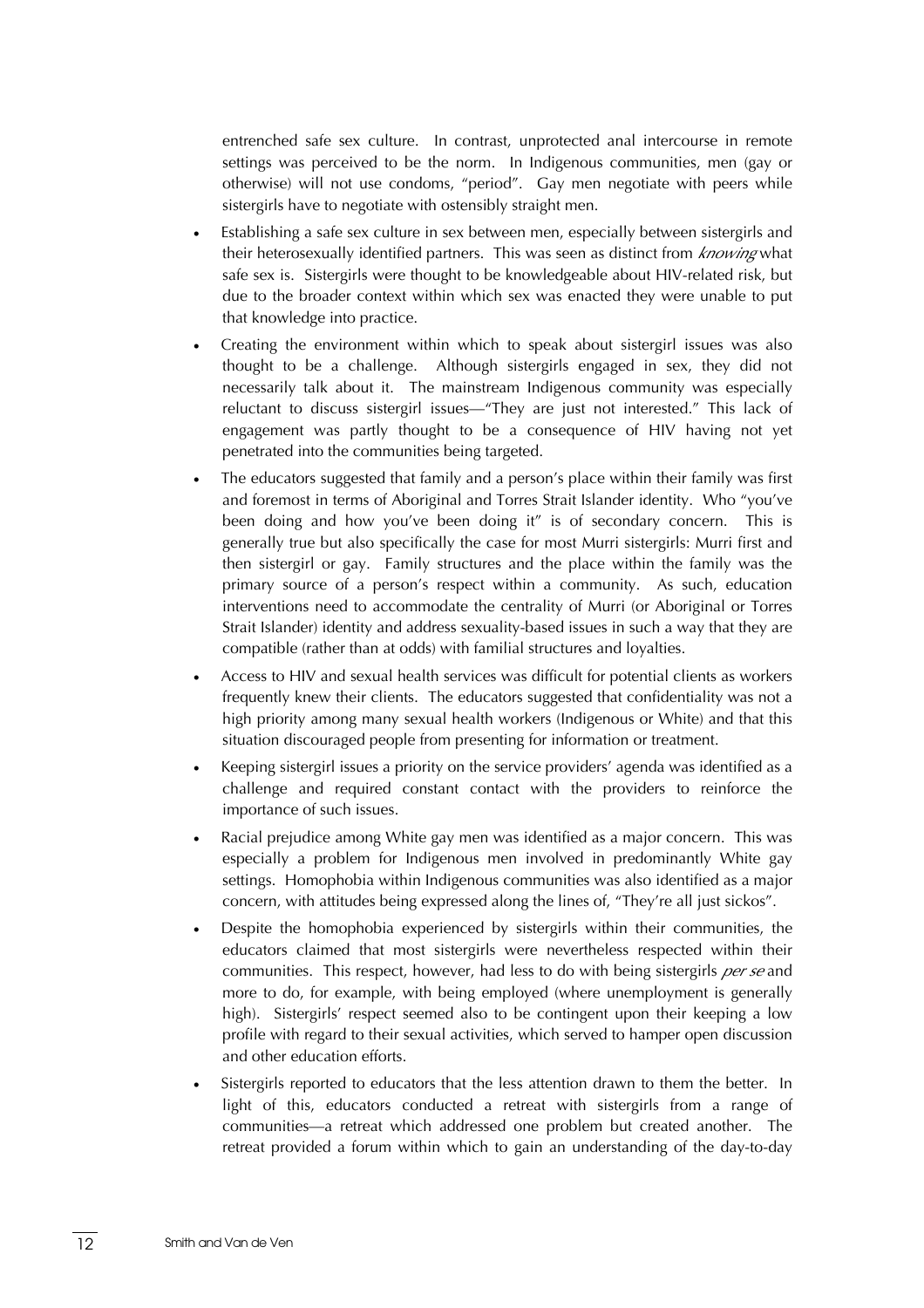lives of sistergirls and the issues that were important to them. The retreat also provided a space of relative freedom from the broader issues that may have disrupted open dialogue among sistergirls and between sistergirls and educators. Although the sistergirl retreat was considered to be one of the more successful interventions conducted by educators, many people within the wider Indigenous community resented the additional service sistergirls received. This discontent was expressed through comments such as, "Who are these AIDS councils, why are they here, and why do sistergirls get this extra service when everyone else doesn't?" There was also a suspicion among the general community about what the sistergirls were doing at the retreat, with some suggestions that it was an "orgy" or something "similarly inappropriate".

- Interactions between sistergirls and their sex partners were characterised as "short and sweet" and as "a quick bang in the bushes with some man who is not getting it from his wife". This was often the only source of sexual interaction and/or affection sistergirls received. If the choice was between sex without condoms and no sex at all, the choice was likely to be the former. If sistergirls asked their sex partners to use condoms, their partners would most probably decline the sexual encounter. It was also suggested that although there were many challenges vis--vis sistergirls and making their sexual interactions safe, the sistergirls themselves were thought to be generally happy with the situation and were an HIV-aware group. This awareness, however, did not necessarily translate into or enable safe sex or safe sex negotiation with their sex partners.
- Certain men (heterosexually identified and often married) were known by sistergirls as potential sexual partners and sistergirls shared this information among themselves. The rest of the community, however, was kept in the dark. Sistergirls' sexual partners were identified as the biggest barrier to developing a safe sex culture among homosexually active men within Murri communities. Getting access to and providing these men with education was therefore regarded as a high priority. However, public discussion about such matters would cause a great deal of friction within communities, including the spectre of violence. Any exposure of sistergirls' sexual partners, no matter how well intentioned or accidental, had the potential to disrupt families and communities. Sistergirls were adamant that their sexual partners should not be targeted as it would undermine the possibility of their sexual interactions and put them in personal danger. One educator suggested that the solution was to *indirectly* target relevant men through existing sexual health workers within Community Health Clinics (operated by Queensland Health). That is, *all* men should receive sexual health and safe sex education that also contained information relevant to homosexually active men. Problems associated with such an approach, however, were that existing sexual health services are almost exclusively focused upon clinical work, and as mentioned above, homophobia and a lack of confidentiality limited community access to services. It was said that a part of the reason for the absence of education and prevention components was that resources were already stretched: service providers were struggling to provide basic services relating to contact tracing and treatment.
- Educators identified other social problems within some Aboriginal communities as a significant challenge. From the communities' perspective, the most pressing issues related to fresh water, housing, education, employment and substance use, among others. These problems were conceptualised as emerging out of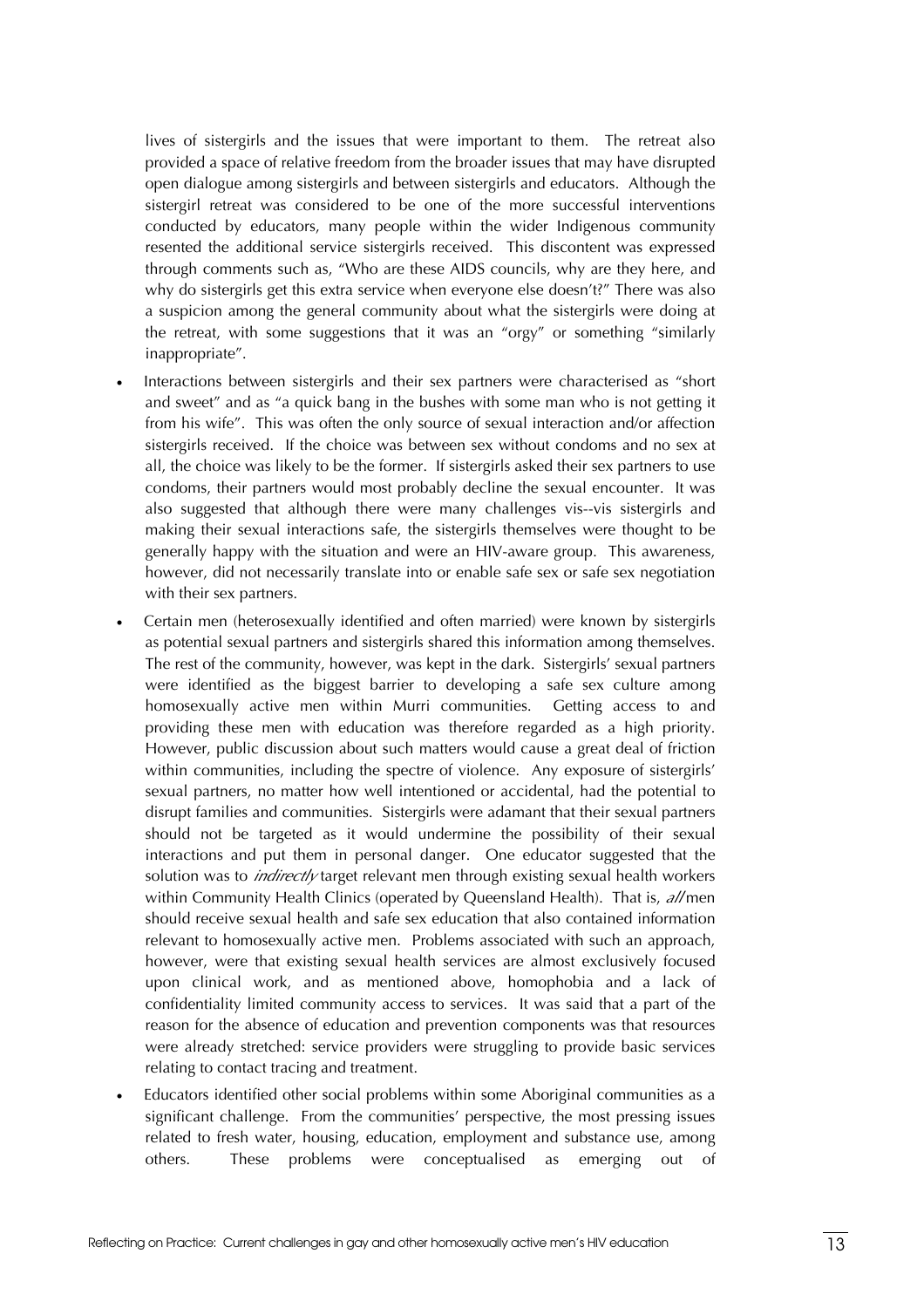<span id="page-20-0"></span>colonialism/invasion and the creation of Aboriginal missions. Local Aboriginal councils are now attempting to use their influence to better the whole community. They were reported to be under a great deal of pressure from within to get things moving, and sexual health was not a high priority and consequently sistergirls are further marginalised.

The issue of sexual assault, sometimes at a young age, was identified. Providing a safe environment for sistergirls (e.g. a safe house) was considered important. But even this measure was thought to be beyond QuAC's resource capabilities (and perhaps jurisdiction). There was talk of applying "band-aids" to intractable problems and that raising sensitive issues would ensure exclusion from working within the communities to be served. The best possible role QuAC educators could play in this context, it was argued, was as an advocate on behalf of sistergirls (e.g. by encouraging other service providers to tackle the issues).

#### Workplace-related challenges

Educators identified a number of workplace challenges. These included:

- Ensuring an organisational structure that has the flexibility to respond to current issues; for example, in being able to redistribute resources where they are most needed.
- "Resources, resources, resources". Given the limited resources channelled into education it was suggested that different groups should be targeted for a period of time and focus then shifted to other groups. Some educators, given limited resources, argued for better prioritisation of major issues following principles of best practice and for less though better quality educational work.
- Overcoming a prevailing idea among some regional health bureaucrats and to some extent from "old-style educators" that people seroconvert because they lack understanding or are "stupid".
- Improving staff retention and professional development to ensure that an organisational memory and a skilled workforce informed current educational practice.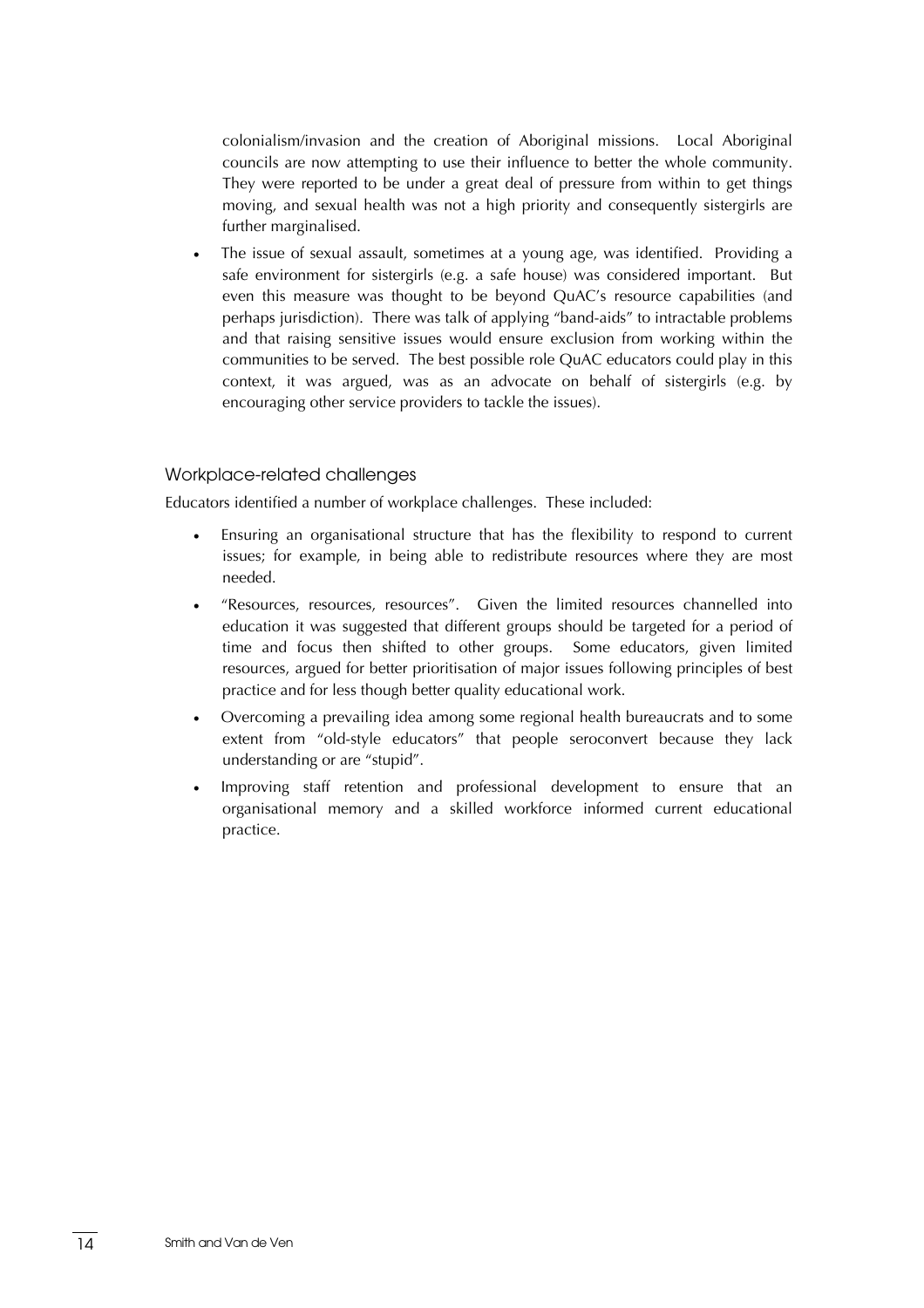# **Commentary**

<span id="page-21-0"></span>This section draws out the dominant themes raised by the educators themselves about current challenges facing gay and homosexually active men's education. Our commentary places the themes in broader context, firstly by framing the challenges within the concept of post-crisis. This is followed by a more detailed analysis of individual post-crisis manifestations, namely disengagement with the epidemic, increases in unprotected anal intercourse and the adoption of perceived risk reduction strategies.

We do this, again, in terms of the three core groups of educators: gay, non gay identified, and Aboriginal and Torres Strait Islander men. The dominant focus is on gay men because that is where increases in unprotected anal intercourse have been most evident. Sexual behaviours among Indigenous men have not been well studied, but our interview data are consistent with a proposition that unprotected anal intercourse is at least as prevalent among sistergirls. For some educators, the recent increases in unprotected anal intercourse recede in importance against the more basic challenge of simply *reaching* homosexually active men. The notion of disengagement from the epidemic is somewhat academic given that lack of engagement has been an ongoing problem.

#### Post-crisis

In 1995, Dowsett introduced the concept of post-AIDS (Dowsett, 1995), a concept that was more fully developed a year later (Dowsett and McInnes, 1996). Post-AIDS encapsulated the idea that many gay men, especially younger gay men, no longer regarded the AIDS epidemic as a *crisis* and that their disposition was out of step with that of the AIDS sector which still operated in 'crisis mode'. There was significant debate about the use of the term Post-AIDS as it could be taken to imply that the AIDS epidemic was over. Post-crisis was put forward as an alternative (Murphy 2001) and this terminology was used by most of the educators we interviewed. We use both phrases interchangeably to suit the context but never to imply that AIDS is over.

The emergence of effective HIV antiretrovirals was given prominence at the XI International Conference on AIDS held in Vancouver in 1996, one year after the coining of 'Post-AIDS'. Post-AIDS also emerged independently of research that detected increases in unprotected anal intercourse between men. These facts are brought to readers' attention to loosen the tight bond that has come to be established between the rise of effective treatments, increase in unprotected anal intercourse and a post-crisis mentality among gay men and others within the sector.

Today, we are far from the formative years of the epidemic. During the early 1980s a great deal of effort was necessarily expended on three areas: convincing gay men that a crisis was upon them; establishing a 'safe sex' culture; and developing this culture without certainty about the modes of HIV transmission. However, the early state of crisis can be retrospectively seen as becoming less of a crisis as 'safe sex' became integrated into gay male sexual culture. The late 1980s and the early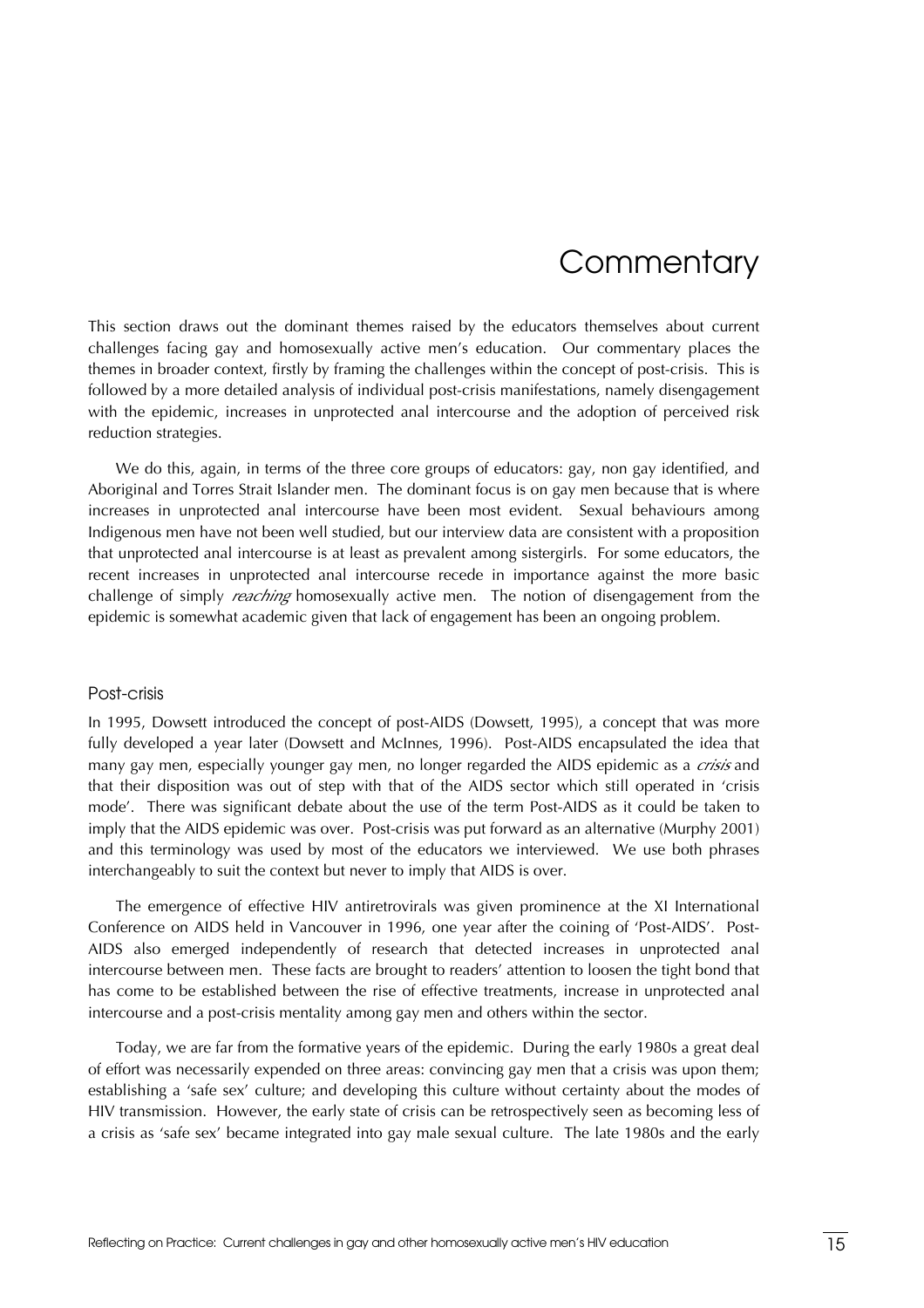<span id="page-22-0"></span>1990s became years of consolidation<sup>6</sup>. When in 1996 it was declared, "We are already living post-AIDS" (Dowsett and McInnes, 1996:10), the indication was that Post-AIDS was not new but that our identification of it was.

The emergence of post-crisis related to a number of factors. Dowsett and McInnes identified the continued low HIV seroprevalence among gay men who "were not waiting desperately for [AIDS] to end, or longing for the good old days so that condoms could be thrown away for good" (Dowsett and McInnes, 1996: 10). The applicability of post-AIDS to the city of Adelaide was questioned insofar as there may never have been a sense of crisis in Adelaide, which relative to Sydney has low HIV seroprevalence, less visibility of PLWHA and fewer gay men who know PLWHA. These same reflections were raised by all of the educators of gay men in Brisbane and by some of the educators outside Brisbane.

More generally, the post-crisis turn was not simply recognition of gay men's general mood but was also reflected in the statistical data over many years. There was a steep decline in HIV incidence from a high of nearly 3000 in 1984, about 1000 in 1988, to around 500 in 1992 through to the present day. Moreover, there were few AIDS diagnoses in 1984, gradually increasing to a high point of around 1000 in 1994, after which diagnoses gradually declined to around 200 in 1999 through to the present time. (Note that AIDS diagnoses began its decline before the introduction of protease inhibitors in 1996.) Additionally, since the late 1980s gay men had been using condoms most of the time with their regular and especially casual partners, and particularly in serodiscordant sexual encounters.

The notion of post-AIDS did not rely on increases in unprotected intercourse or an emergence of specific risk reduction strategies. Indeed, the earlier configuration pointed to gay men's widespread acceptance of condoms, that an occasional slip-up was tolerable and that under certain conditions it was quite safe or safe enough not to use condoms. Since 1996, however, a number of new conditions have emerged that have been interpreted within the post-crisis frame. In particular, the educators we interviewed attributed post-crisis to:

- Increases in unprotected anal intercourse
- Advent of HAART
- Generalised optimism permeating gay men's understanding of the epidemic.

These interpretations have elsewhere been incorporated in the post-crisis frame (Rofes, 1998).

#### Disengagement

The idea that gay men have disengaged from HIV education is not new. In 1997 Parnell commented, "Most gay men are no longer enthused about education because most of the time they don't need what it can offer" (1997: 5).

For educators to simply insist on condom usage is to risk being ignored or dismissed. Although there is nothing new about this problem it is one that has been exacerbated under the conditions within which HIV education is now delivered. Educators recognised gay men's disengagement by

<span id="page-22-1"></span><sup>6</sup> The idea of the consolidation of uncertainty has been borrowed from Epstein who documented the consolidation of scientific knowledge between 1984 and 1986 that HIV caused AIDS (Epstein, 1996). Medical consolidation provided one of the firm bases upon which effective social responses in HIV prevention could proceed and it was in 1986 that condoms became central to safe sex.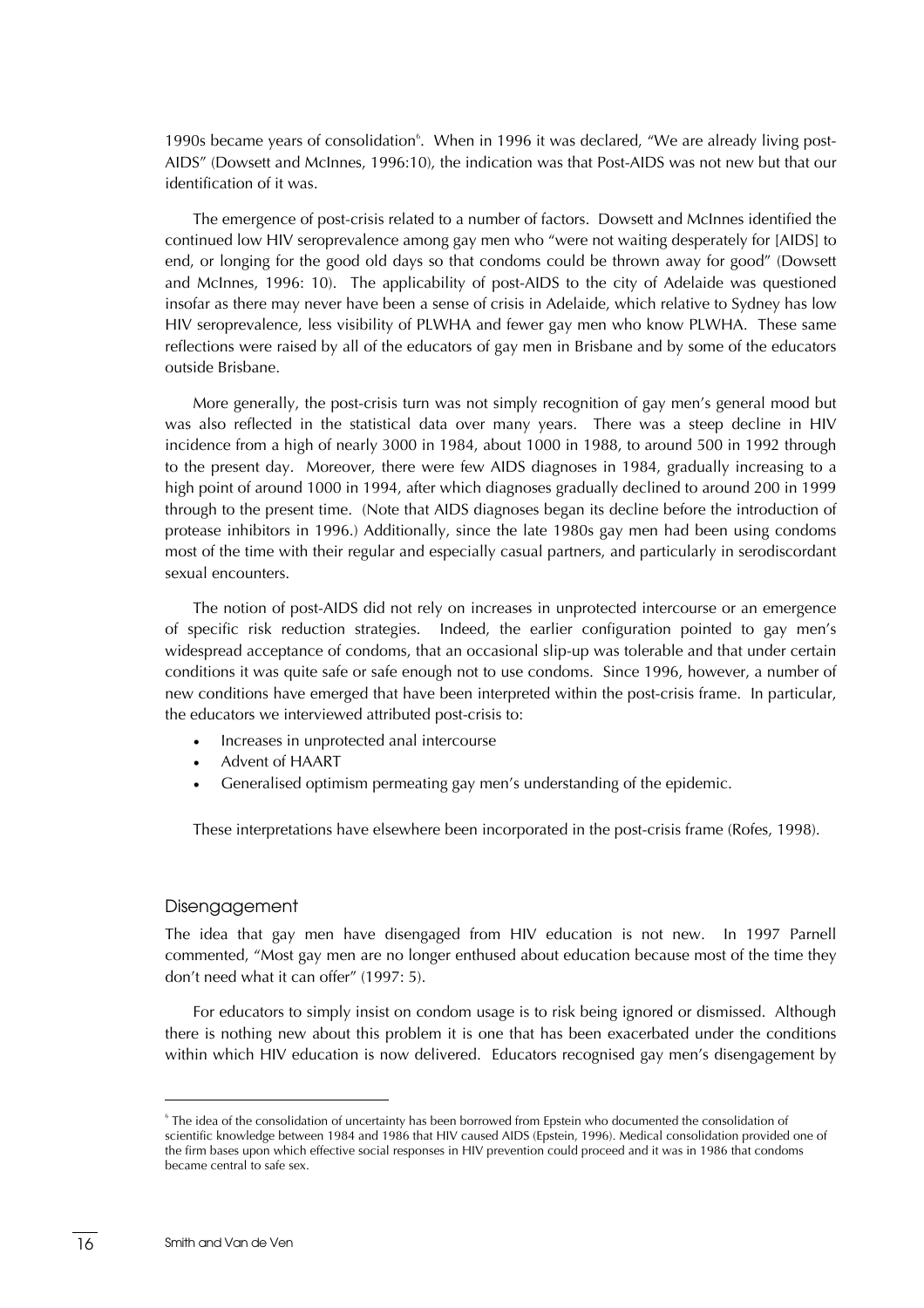<span id="page-23-0"></span>their increasing lack of attendance at QuAC events and the difficulty of attracting and retaining volunteers. The reason for the disengagement was thought to be gay men's perception that they already know what needs to be known. (It may also be the case that the phenomenon of lack of participation and volunteering is being felt across the community sector and may not be specific to AIDS Councils.)

On the one hand educators agreed that gay men were knowledgeable about safe sex, but on the other hand they felt that patterns of sexual engagement which risked HIV transmission were not necessarily based on deliberate individually-adopted strategies. The dilemma for educators responding to increases in unprotected intercourse was posed as:

- How do educators engage gay men in HIV education—posters, forums, newspaper articles?
- To what extent do gay men need to be engaged with HIV education? Are they capable enough and simply need gentle reminders or are they moving toward inevitable rises in new infections?
- What sort of HIV education should gay men be given? Just the facts or recommendations around safe/unsafe categorisations within hierarchies of risk?

Educators reported a sense of crisis and its source is partly due to their constituents' calm. As gay men redefine HIV/AIDS in their own lives, so too are AIDS Councils and other AIDS organisations. For example, the AIDS Council of New South Wales (ACON) has signalled its intention to focus more on gay and lesbian health, as outlined in the statement *Strategic Directions: 2000-2003*. This redefinition within AIDS Councils is quite deliberate though complicated by a *National Strategy* which requires a clear link to be made between programs and HIV prevention.

If gay men themselves are living post-crisis, in the sense that they know how to prevent HIV transmission and no longer feel overwhelmed by having HIV in their midst, the epicentre of crisis has shifted from HIV to educators. The crisis for educators was seen as one of relevance to their constituents. Educators positioned the challenge in two ways. Firstly, gay men's disengagement with HIV was read as complacency and considerable energy has being channelled toward thinking about how to reengage gay men with the epidemic. Educators recognised that men would not engage with HIV in isolation from other more engaging topics, and that a precondition of engagement was that education be premised upon a broader focus within which HIV was embedded. Secondly, educators accepted (with some reservation) that most gay men were quite knowledgeable and capable. (Whilst "capable", the dilemma may be more obviously portrayed in regards to increases in other sexually transmissible infections, and it is here that gay men's sexual health education may best be positioned.)

#### Risk management

Most educators were well aware of increases in casual unprotected anal intercourse and cited a range of factors for the increases—post-exposure prophylaxis (PEP), viral load, insertive and receptive modes of anal intercourse, HIV optimism, and decreased visibility of AIDS. Educators did not perceive the upturn in unprotected anal intercourse as a crisis, partly because there have not been corresponding increases in new infections. Important exceptions to this rule are an increase in new infections in Victoria for the year 2000 (NCHECR 2001) and increases in parts of Canada (Calzavara *et al.,* 2000) and the United States (McFarland *et al.,* 2000).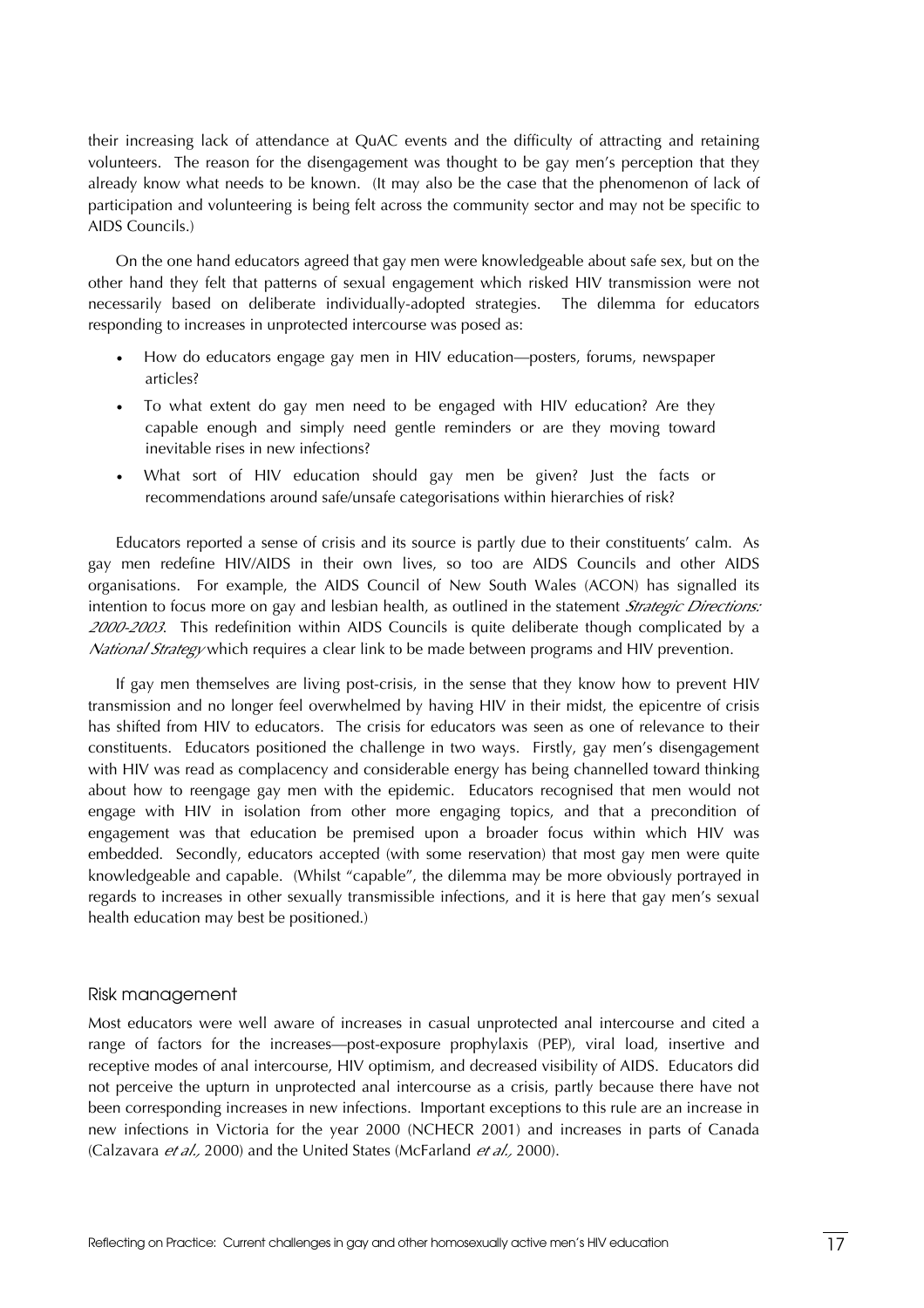Educators recognised that there was little epidemiological data about the relative risks associated with particular risk management strategies such as those based on modality (insertive versus receptive) of anal intercourse and HIV status—strategic positioning (Van de Ven *et al.* in press). Additionally, little is known about the extent to which gay men are *consciously* adopting such strategies. Educators believed that the 'health literacy' of gay men was highly divergent. Gay community attached men, and especially the positive men in their ranks, were thought to have higher levels of literacy than other men.

The importance of ensuring that health literacy is improved was well illustrated in recent behavioural data showing men's widely divergent expectations about HIV positive men disclosing their status to sexual partners before having sex (Van de Ven *et al.,* 2001b). Forty per cent of HIV positive men expected their partners to disclose whereas 80% of HIV negative men expected such disclosure. By contrast, 84% of negative men, as opposed to 12% of positive men, also stated that they sometimes or (mostly) always avoided having sex with HIV positive men. The different disclosure expectations between positive and negative men set the sexual stage for diametrically opposed assumptions in precisely the situations where HIV transmission occurs. Moreover, the expectation and avoidance configurations set up a double bind for positive men.

Data from the Periodic Surveys in Sydney over the last five years indicate that the relative frequencies of strategic positioning have been steady. The Periodic Surveys ask men not what they *think* but what they *do*. The Clinical Markers (Rosengarten *et al.,* 2000), PEP and Seroconversion studies (Kippax, Hendry et al., 2000) get men to describe their protected and unprotected sexual encounters and to place those encounters in spatial, emotional, relational and social context. The interview material supports the general pattern that was found in the Periodic Surveys and suggests that some gay men are deliberately employing a range of risk management strategies (other than condom usage) in casual as well as serodiscordant regular situations.

Interviews with gay men in serodiscordant couples have indicated that men are using low or undetectable viral load counts as justification for not using condoms. The possibility of men making viral load-based risk reduction decisions was detected as early as 1996 (Smith, 1998). It should be remembered that like negotiated safety many of the unprotected risk reduction strategies adopted by gay men are not new. Withdrawal and taking the insertive position in anal intercourse have long been recognised and resisted as acceptable safe sex strategies.

Viral load and increases in unprotected anal intercourse were suspected at the outset to be causally linked. In response to that suspicion QuAC produced four posters addressing several themes. Each poster contained the message "Anal sex without a condom is still the most common way to contract HIV" or "Using condoms is still the safest way to have anal sex". Similarly and around the same time, ACON placed full-page community announcements in Sydney's (then) two major gay and lesbian newspapers.<sup>7</sup> The first stated that "Condoms still remain the safest way to have anal sex" and the second stated "It is crystal clear that anal sex without a condom with casual partners will still put you at extremely high risk of HIV infection". In 1998 ACON also developed a campaign poster that recommended, "While we are still in the dark about viral load, keep a condom on".

<span id="page-24-0"></span><sup>7</sup> The announcements appeared in the Sydney Star Observer (No. 350, 17 April 1997; No. 358, 12 June 1997) and Capital Q (No. 236, 18 April 1997; No. 244, 13 June 1997).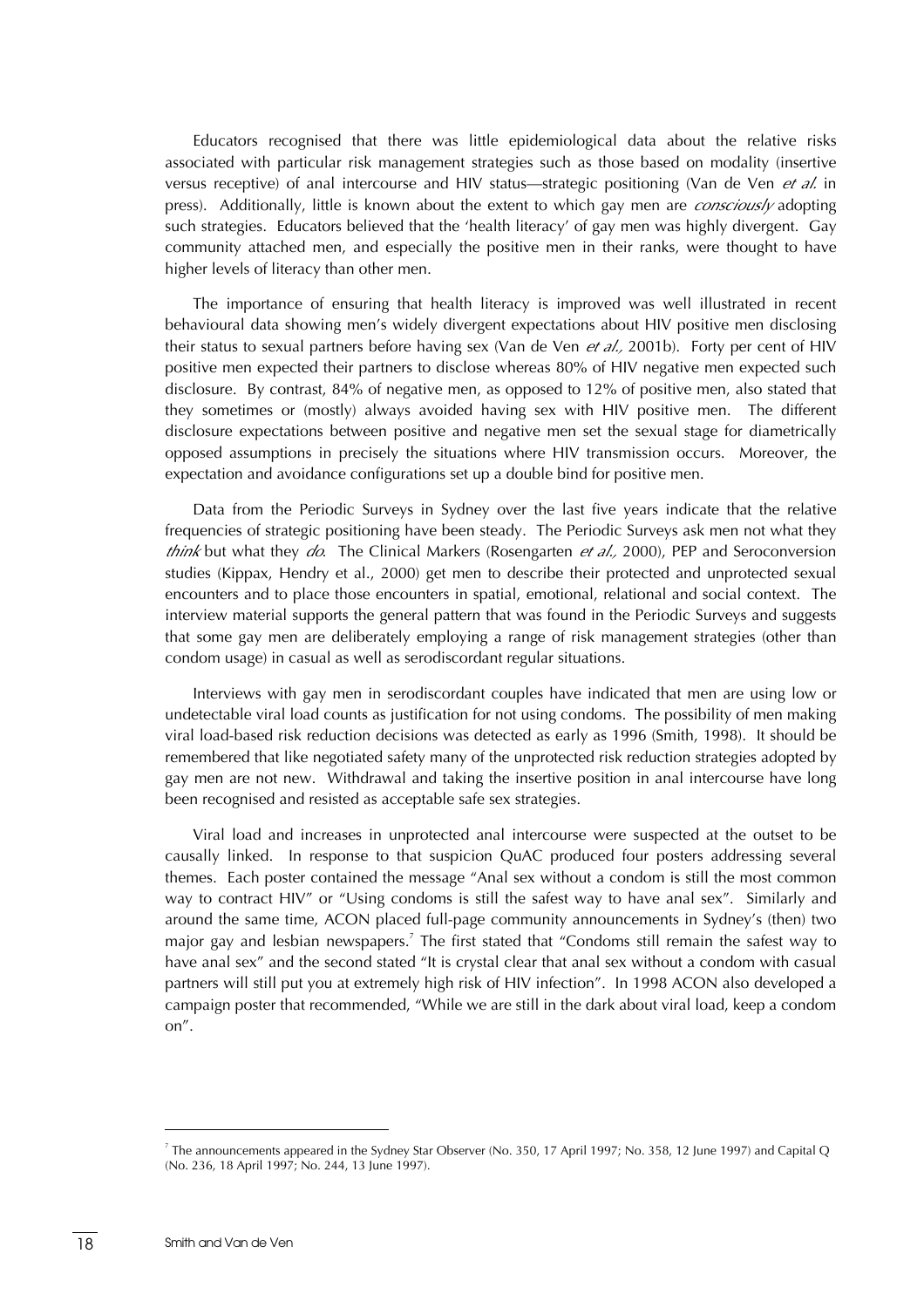ACON has recently published a pocket pamphlet which asks, "Do you sometimes fuck without condoms?" It begins by reaffirming the centrality of condoms and then goes on to talk about a number of factors that impact on the risk of HIV transmission when condoms are not used, including:

- Presence of STIs
- Viral load

- Assumptions about HIV status of partners
- Likelihood of coming into sexual contact with an HIV positive person
- Greater numbers of sexual partners means greater likelihood of HIV exposure.

The Terrance Higgins Trust in the UK has recently produced gay education materials, *Facts for Life*, which address issues of HIV risk management such as withdrawal and modality of anal intercourse (Devlin 2001). We are witnessing a decentring of condoms, which began with negotiated safety (entirely effective, correctly applied) and is now being picked up in relation to casual anal intercourse and also in the context of serodiscordant couples (effectiveness not guaranteed).

"A well meaning conspiracy of silence has prevented gay men learning the whole truth about safe sex and their relative chances of getting HIV" (Goddard, 1994). Conspiracy aside, there has in the past been a reluctance to differentiate between, for example, the relative risks of insertive and receptive anal intercourse. The primary focus of Goddard's article was on Koopman's epidemiological study and findings around the probability of HIV transmission during the various stages of HIV infection. Koopman reported that a person is most infectious during the 'window period', between HIV infection and the production of HIV antibodies, least infectious during the long asymptomatic period, and then increasingly infectious at late stages of HIV disease (Koopman *et al.,* 1992). Even when a person is most infectious, Koopman and colleagues estimated that a person had 1/100 to 1/300 chance of becoming infected from a single episode of unprotected anal intercourse. During the asymptomatic period the chances of infection were estimated to be substantially lower (Jacquez et al., 1997). Quantification of the relative risks of infection are rare with few exceptions (Vittinghoff *et al.,* 1999).

Prominent Sydney sexual health physician Basil Donavan summarised the mood of Goddard's article in the following way. He suggested that maximum condom uptake was achieved around  $1987<sup>8</sup>$  $1987<sup>8</sup>$  $1987<sup>8</sup>$  but that once gay men realised that the storm of AIDS would not pass soon, they looked for ways to not use condoms:

*Many men are now playing the odds trying to find rational ways of minimising the use of condoms (which so many find unsatisfactory) without incurring unacceptable risk. The problem is that they are playing the odds without knowing what the odds are … I think we need to get more sophisticated … we need to give people more credit for their intelligence. I'm a great advocate for letting the truth out. (cited in Goddard 1994: 96)* 

<span id="page-25-0"></span><sup>&</sup>lt;sup>8</sup> Data form the National Centre in HIV Social Research suggest that maximum uptake was in fact sometime after 1987 (Kippax 2000).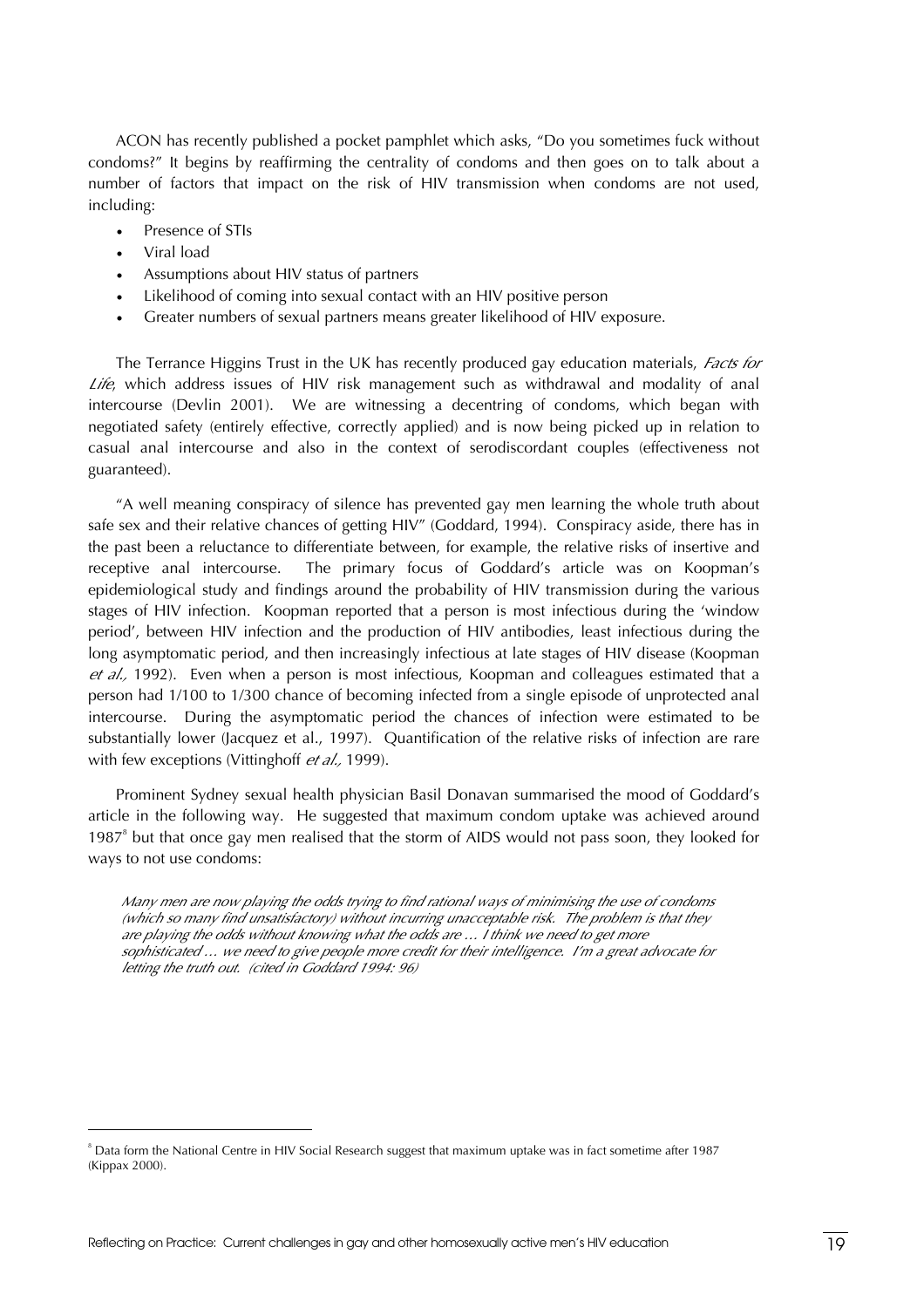#### <span id="page-26-0"></span>Beyond gay communities

Although some challenges facing educators of 'mainstream' gay men intersect with the challenges face by Indigenous gay men, sistergirls and MSM, there are also many areas of disconnection. In the interviews the disconnections were greater than the intersections. The current preoccupations for gay men's sexual health are not the same as those of Indigenous gay men and sistergirls or of MSM. In particular, the recent increases in unprotected anal intercourse with casual partners were either not recognised or were positioned as interesting but not relevant to other target groups.

Some of the educators, typically those less closely linked to 'mainstream' gay community, articulated why the increases were irrelevant. The data informing the increase in unprotected casual intercourse emerged out of the Periodic Surveys in Sydney, Melbourne, Brisbane and Perth. The recruitment of subjects for these surveys was drawn primarily from gay community events and social and sex venues. Qualitative studies of the same phenomena have also tended to focus upon men with close attachment to gay community (Rosengarten *et al.,* 2001; Slavin *et al.,* 1998; Significant Others, 1997).

Recent research, however, has indicated that the increases in unprotected anal intercourse has been across the board (Van de Ven 2001b). This finding perhaps has greater relevance to non-Aboriginal men with low levels of attachment to gay community than to Indigenous men (who are poorly represented in the data). To date, there has been no qualitative research that specifically explores what might be underpinning the increases among non gay identified and non gay community attached men. The notion of risk management strategies did not resonate with educators of MSM and Indigenous gay men and sistergirls.

Educators of Indigenous men reported that their constituency is knowledgeable of the sexual modes of HIV transmission. Nevertheless, it was reported that men who have sex with the sistergirls tend to be married and heterosexually identified. These men often refused to use condoms. As one educator noted, whereas gay men typically negotiate condom use with peers, sistergirls typically 'negotiate' condom use with ostensibly straight men. The sexual context required the development of complex condom-based strategies, recognising that sistergirls' negotiating power was structurally limited. Educators identified the sistergirls' partners as the ones in need of education, just as sistergirls needed to find ways to enhance their capacity to negotiate or bargain with their sexual partners.

A major challenge for educators of non gay identified or non gay community attached men was access. These men are immersed within a larger heterosexual population within which they lacked visibility. In this context there are limited points of effective contact.

This group of educators was generally unconcerned and, on occasion, unaware of any postcrisis scenario. In a sense, the low HIV prevalence rates and lack of engagement with HIV among this group has always been the norm.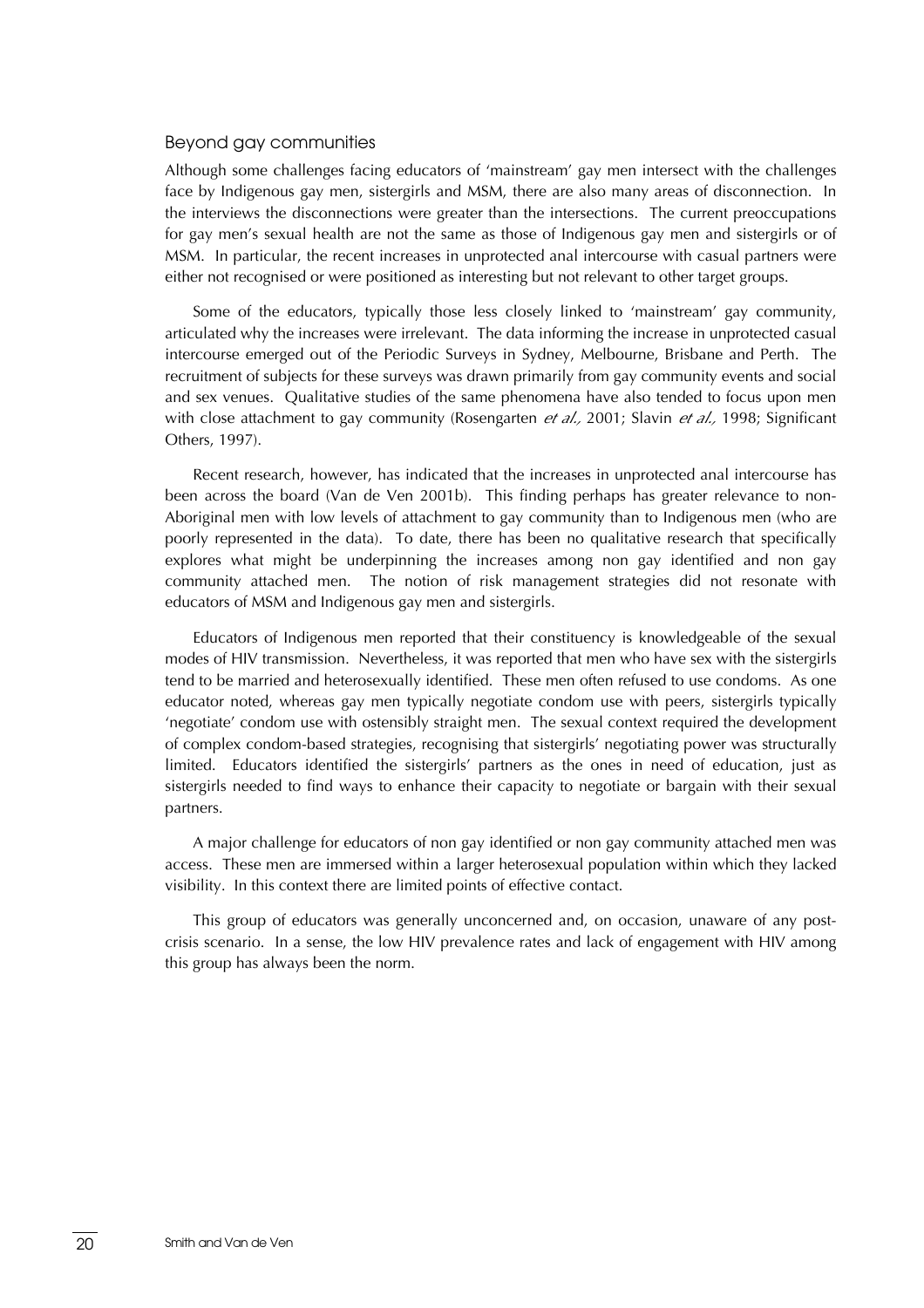#### <span id="page-27-0"></span>The workplace

The primary focus of the project was on educators' perceptions of current educational challenges. However, many educators also raised issues relating to the workplace.

The response was mixed in terms of whether or not existing work cultures were conducive to dealing with a changing sexual culture among gay men. Educators felt supported in some aspects of their work and unsupported or resisted in others. This points toward the inherent difficulty of trying to find a new way of approaching gay men's education in accord with a changing educational context, and of the need to critically reflect on the work that has been done and needs to be done.

Geographic areas and target groups were important factors in determining what educators identified as educational challenges. Regional-based workers are expected to be multi-skilled and able to engage in youth education, volunteer training, outreach, venue liaison (if such exist) and campaign implementation. The target population includes the entire homosexually active population within their region (gay or non gay identified, and gay or non gay community attached). In Brisbane the same problem was said to exist, though the opportunity to specialise was greater—as regional MSM worker, education manager, education team leader, beat worker or Brisbane educator (i.e. gay men's educator). The problem with the need to be multi-skilled, especially in rural areas, is that some areas of work are attended to and others neglected. The capacities of the workers will determine what gets done rather than the needs within the region.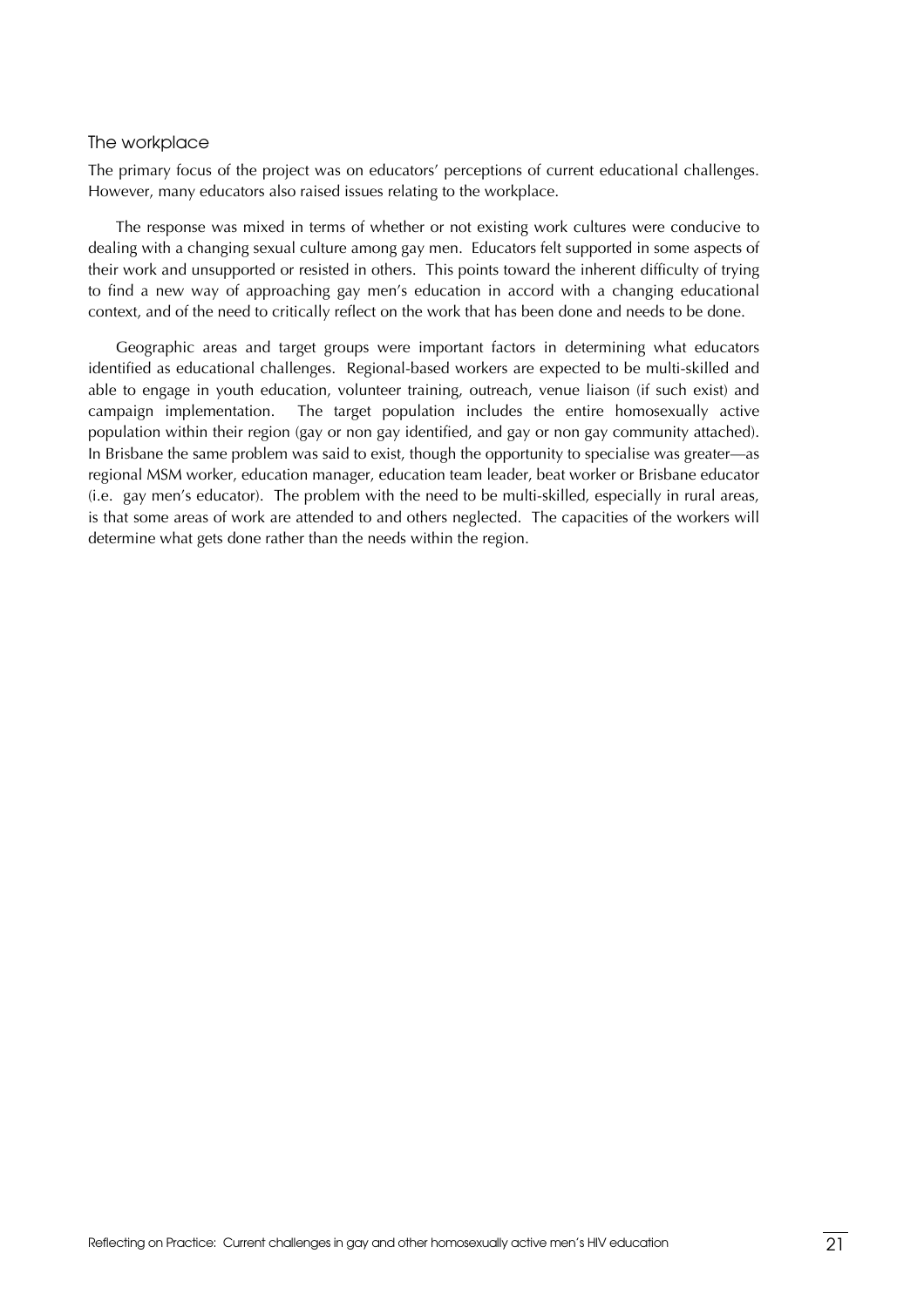# Information sources

<span id="page-28-0"></span>Educators who worked in Brisbane benefited from being surrounded by other educators with whom ideas and problems could be shared. In regional areas, educators tended to work in relative isolation. The distinction between collegial support and isolation is relative. Regional educators are connected to other educators by formal channels, such as bi-monthly state-wide teleconferences. Despite this, regional educators did not regard the teleconferences as conducive to discussing substantive educational issues. National and especially state-wide education conferences were also identified as points of contact with others within the field, as was distance management from Brisbane, and here too problems were identified stemming from the tyranny of distance.

A lack of financial resources meant that regional educators had limited access to email and internet services. One regional office, for example, had email access in the front office (but not access to the Web) but it regularly failed and was not readily accessible. As a consequence there was a reliance on telephone, facsimile and postal modes of communication. Internet and email access can be seen as a means of ameliorating the isolation of regional workers from management and other forms of collegial and information-based support. Such access is an important workplace issue given the dispersed and diverse configuration of regional target populations; the growing popularity of internet communication in regional areas (and therefore as a means of targeting homosexually active men); and the growing importance of work related internet communication. The 2000 review of what was then called RRAP (Regional Response Action Plan) recommended that "QuAC and Queensland health explore the feasibility… of establishing a website to advertise the telephone information service; [and] provide men with information, education and support for safe sex practices…" (Wise and Evans 2000: 17). This recommendation included the provision of a chat room for regional men to establish social support networks.

Simply being in daily close proximity with other educators does not ensure a productive interaction between colleagues (working in isolation may have certain benefits). Specialisation divided workers. For example, a beat educator may share more in common with other beat workers around the State or Nation than with an educator of gay men within the same office.

There are multiple though finite pathways through which educators become sensitised to emerging and existing educational challenges. A number of formal and informal pathways were mentioned. They included:

Regular formal sources:

- Annual State-wide and National AIDS Education conferences
- Fortnightly team meetings
- Project meetings (including supervision)
- Monthly education teleconferences
- Bi-monthly newsletters.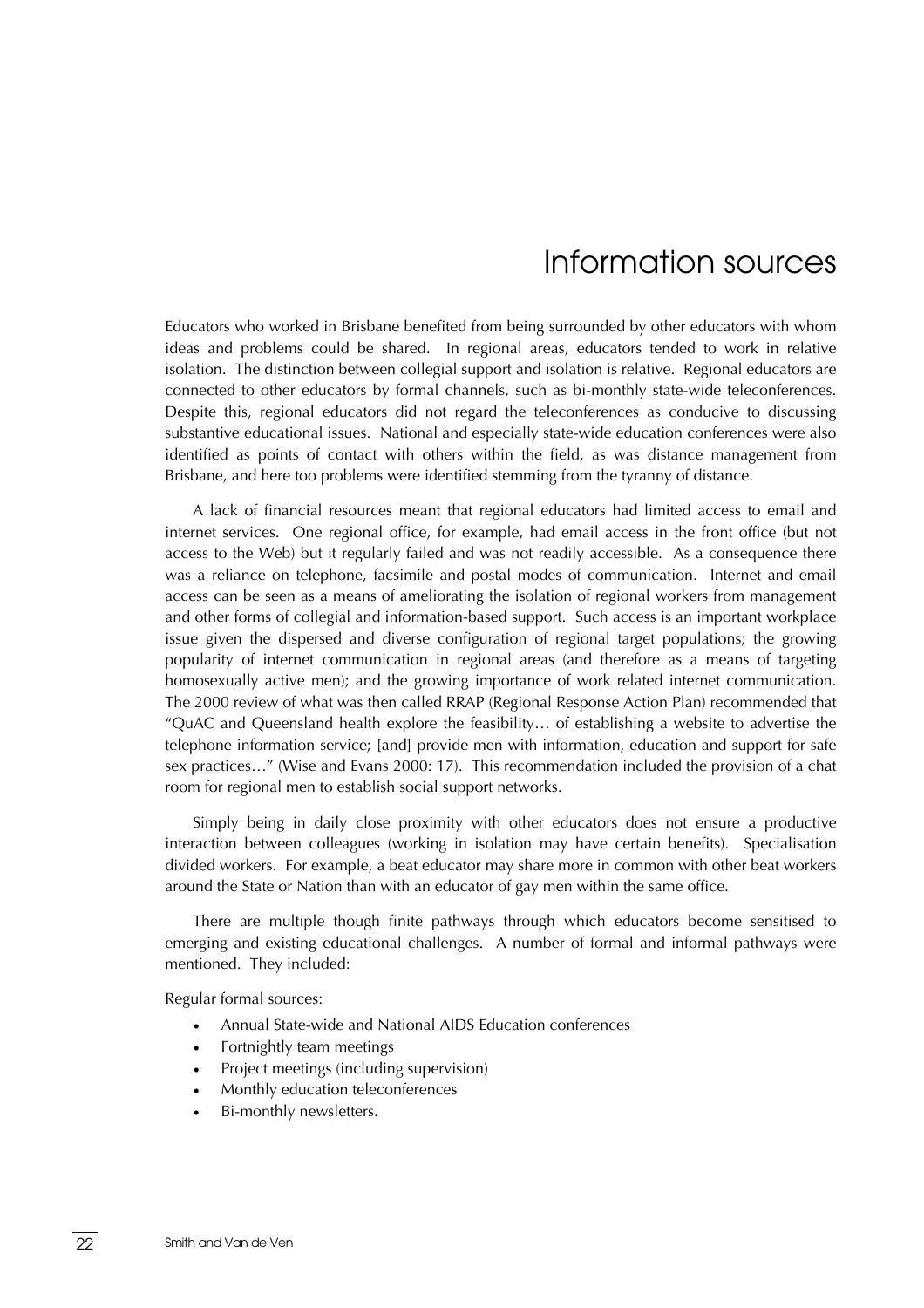Irregular formal sources:

- Journals
- Research conferences
- Newsletters
- Research presentations within QuAC
- Training sessions.

Informal sources:

- General internet searches
- Visiting favourite websites (for those who had access)
- Talking with colleagues
- Reading books
- Interaction with client groups (informal in the sense that client groups are not subject to research)
- Discussions with friends
- Reading mainstream and gay media.

Educators reported formal and informal sources to be important. Among regional and Indigenous educators, informal sources of information tended to predominate, primarily because they often worked in isolation from other educators and, in the case of Indigenous workers, their greatest challenge was establishing a presence within communities. As noted elsewhere, information was often subsidiary to gaining the trust of targeted groups and communities. Some sources were considered more salient than others. Academic journals and books had limited currency. Organisations such as AFAO, AIDS councils (especially ACON) and the National Centre in HIV Social Research (NCHSR) were the most commonly cited sources of information. Most educators mentioned AFAO as a primary source of campaign and educational material, and it was recognised that the role of QuAC, in part, was to implement campaigns developed at AFAO. Research from the NCHSR also had a strong presence within QuAC, as a source of monitoring and interpreting HIV/AIDS in relation to homosexual men, especially gay men.

In the past, attempts were made within QuAC to institute a formalised State-wide educators' reading group as a means of establishing a culture of reading within QuAC. The attempt had limited success, perhaps because it was overly ambitious. Some educators, however, are selfmotivated readers of a wide variety of materials that relate to the HIV epidemic. Others, when asked about how they gained information, spoke of documents, reports and books "passing across their desk". The latter passive mode of becoming informed was their primary means of access to written material. However, accessing 'paper' documents within QuAC lacked coordination and formalisation, such as a library might provide.

The National and State-wide gay education conferences tended to focus more on 'mainstream' gay issues, which regional and Indigenous workers found problematic. For educators of urban gay men these conferences were a valuable means of becoming aware of and synthesising current issues.

Some educators argued for the creation of stronger links between projects within the organisation. Intersections between different target groups (such as gay, MSM, rural, regional, remote, Indigenous, NESB and beat users) could be put to good use.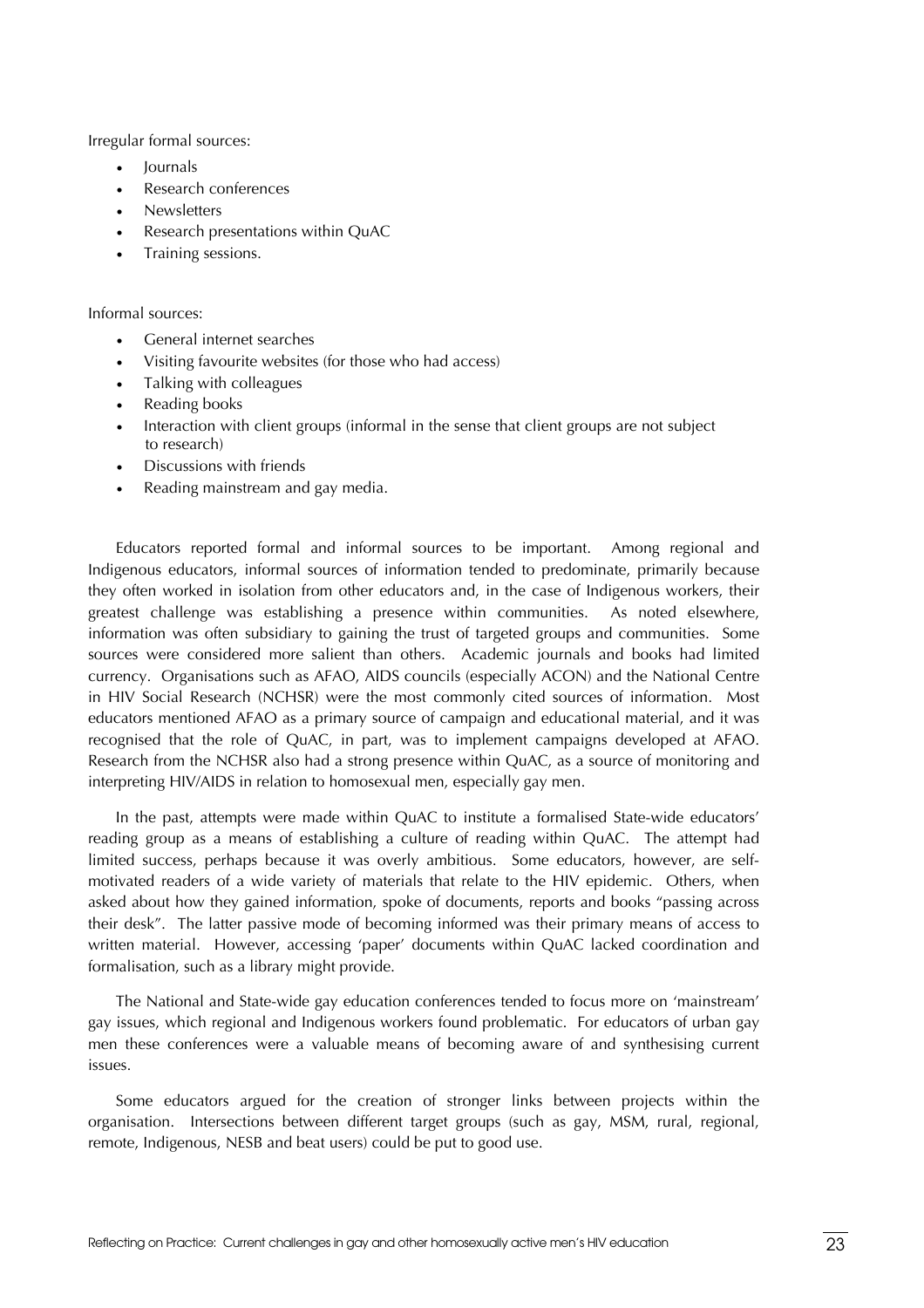# Educators' work

<span id="page-30-0"></span>We were interested in gaining an understanding of the pedagogical frameworks within which educators operated and the pedagogical practices they employed. In general the primary models of education employed were peer education and community development. However, the articulation of the logic underpinning these health promotion models was limited. In this section we discuss educators' perceptions of their roles, including the *form* and *content* of education campaigns and how one comes to *know* something.

Educators tended to see themselves as specialists whose job was to *inform* gay men of the possible risk they might be taking vis--vis HIV. In particular, the role of educators was seen as stimulating HIV-related discourse among their constituents rather than telling them what to do.

### Form and content of education

Several factors determine the current form education takes. In 1998, following the recommendations of an internal evaluation of QuAC's gay and homosexually active men's education, peer education was reprioritised as the most appropriate form of gay men's education. This is in keeping with the recommendations of the *National HIV/AIDS Strategy*. There was a sense that too much emphasis had been placed on education that did not specifically target gay men, such as in delivering homophobia talks to school students.

Another influence on the form education took was the educators' background, both personal and professional. Although many educators had post-secondary education, only three related to education, one to health promotion, and one to primary health care. The questions relating to 'how education works' were found to be the most difficult for educators to answer, and this partly reflected a general absence of health promotion qualifications. Some educators entered the organisation via volunteer work, and interestingly, the volunteers reported passing through a more formal and extensive induction process than those who entered the organisation as employees. There may be an assumption that workers who enter in a paid capacity have the prerequisite understandings or skills to fulfil their responsibilities.

Many educators were clearly dissatisfied with condom distribution and with poster and pamphlet-based campaigns in meeting current educational challenges. For those educators experiencing poster and condom distribution fatigue, fresh educational approaches were considered desirable. This desire to invent or employ new forms of education related to the broader problem of gay men's disengagement from the epidemic. The old ways were no longer thought to work. Perhaps underpinning this idea was that few men were bothering to look at or pick up campaign materials. Also key to identifying disengagement was the difficulty in getting gay men to participate in QuAC events and maintaining an education-specific volunteer base. HIV education, it was thought, needed to be conceptualised within the broader context of gay men's lives. There is nothing new about this. Younger and older gay men's groups have always been conceptualised in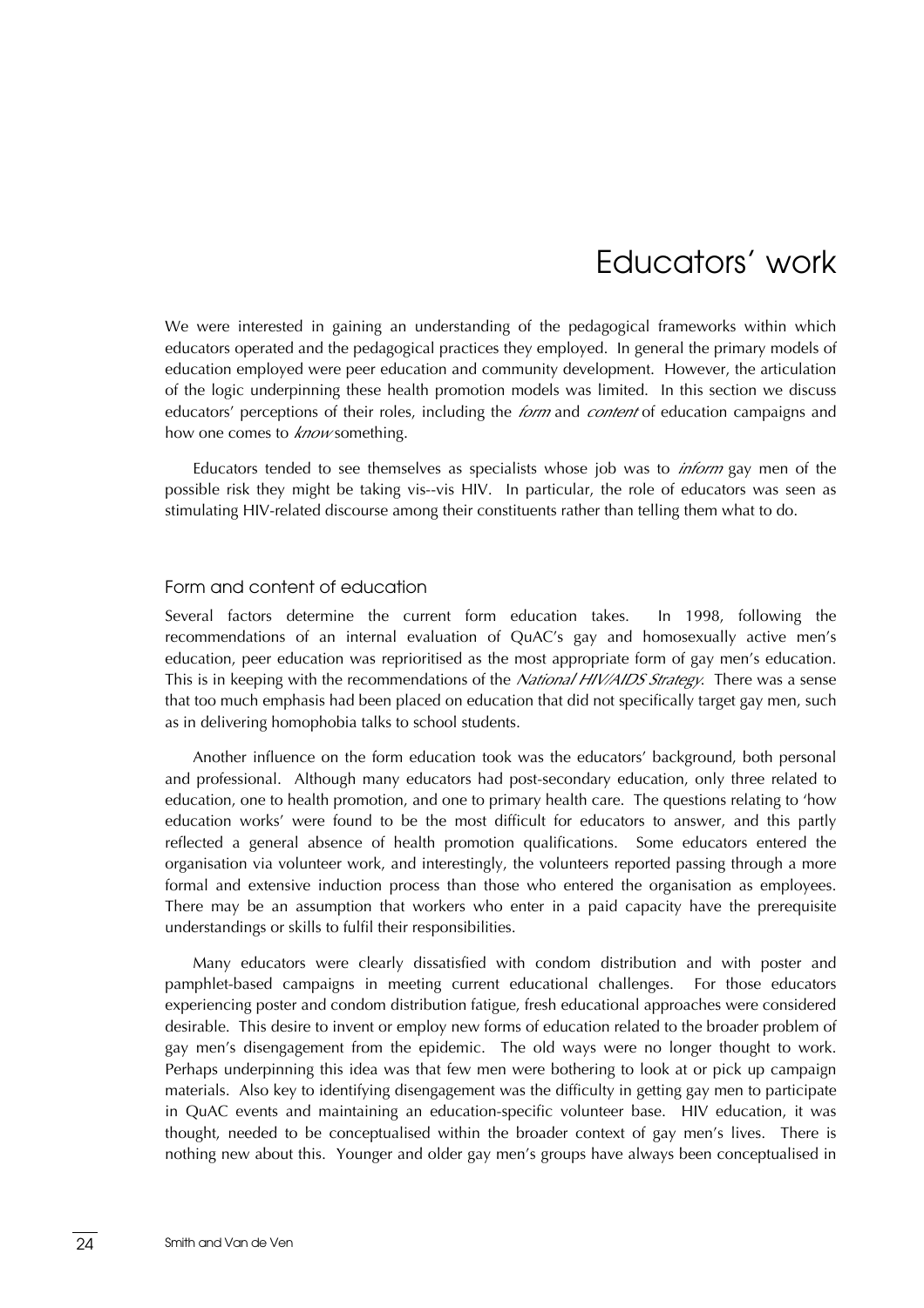<span id="page-31-0"></span>such a way, under the rubric of community development. What is perceived to be new is disengagement with HIV. As a consequence, it was perceived to be increasingly necessary that the sugar coating of what actually interests gay men disguise the pill of HIV-related health education.

One of the common concerns expressed by educators was a lack of knowledge about *relative* risks. Surprising, given that gay men are now positioned as highly knowledgeable and skilled safe sex practitioners. But what gay men and educators (and researchers for that matter) do not fully understand are the relative risks associated with unprotected sex in different contexts (high versus low viral load, risk per contact, receptive and insertive, etc).

#### Ways of knowing

We asked educators about their sources of information. In retrospect it may have been more fruitful to frame those questions in terms of how they knew what they knew rather than the source of their information. Although people could often articulate from where any given information was obtained and rank its importance, that told us little about how it came to be regarded as meaningful and relevant to their work practices. For example, when an educator stated "there is no visible gay community in this town", that understanding didn't emerge so much out of information, but out of an immersion in Brisbane and a lived recognition that gay men are geographically dispersed and lacking a visible centre (or ghetto); that there are limited gay specific services; that many men are reluctant to identify as gay; and that many people and some organisations display open hostility toward gay men.

Educators know through experience. When one educator stated that outreach was more effective at some beats than others, we asked how that was known. First, he argued that anal intercourse was facilitated or hindered according to the kind of beat and that outreach should be delivered where high risk is most likely to occur. Second, establishing contact with beat users was said to be more conducive at some beats than at others. Anal intercourse is less likely at shopping mall beats as they offer less scope for privacy and more chance of being caught *flagrante delicto*. For the same reason, it is difficult to establish non-intrusive contact with beat users at such beats. Beats that are in relatively more private spaces, such as in parklands, offer greater scope for anal intercourse between men and are more conducive to verbal communication. The knowledge of this educator is informed by an intimate knowledge of the dynamics of beats and their use.

The relatively low emphasis educators gave to personal observations and experience may have related to a perception that researchers are perceived as hostile to these ways of knowing. It is our opinion, however, that personal observations and experience have an important place in coming to know things and to informing educational practice (Duffin, 1998). However, this pathway needs to be 'in dialogue' with a sound research base.

One educator noted the "the strange way your life becomes your work". This is especially true when the ranks are drawn from the communities served (as is often the case). Being a part of the community, though, is not sufficient accreditation to serve that community. It may be a solid base upon which to build a comprehensive educational understanding and practice. However, there are dangers associated with immersion or passionate engagement with a given culture. What one knows may be taken for granted, or a tendency may emerge to generalise one's personal experience and the experience of one's friends to others who share or are presumed to be a part of the same community.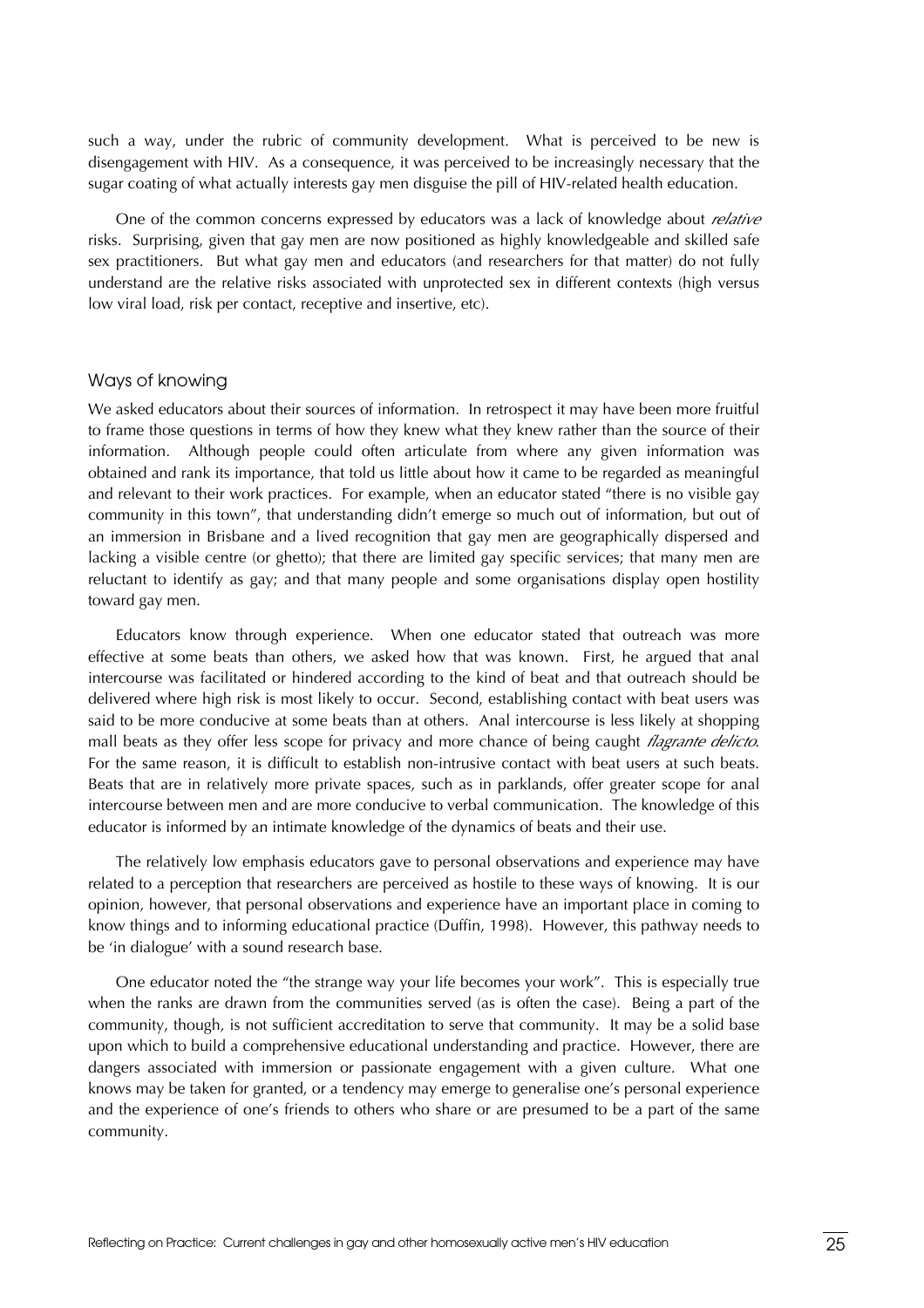#### <span id="page-32-0"></span>Self-reflexive practice

Some effort and considerable concern have been directed toward establishing successful professional work practices, centred on getting educators to critically engage and reflect on their own and the work of others (Dowsett and McInnes, 1996). The need for such reflection arose out of a perception that educators were not sufficiently exposed to relevant social and other research that could inform their educational work. Some strategies QuAC instituted to meet this need are:

- Setting up a reading group based on key educational issues or thought. All educators were given a set reading, were asked to write a brief report on the reading, and to discuss the reading in bi-monthly teleconferences.
- Instituting processes for work planning and project planning. This included project workers submitting a background rationale, aims and objectives, and evaluation for each of their projects. This process was also intended to encourage 'peer mentoring' insofar as work plans and project plans were submitted for general comment.

Tension is intrinsic to workplace relations at one time or another, and the important thing is that this be a *productive tension*. There was some talk among educators of differences in working styles that caused unproductive tensions. Some workers felt over-managed to the point where too much time was devoted to justifying the work they did or wanted to do rather than engaging with their target groups. On the other hand, it was thought important by others that educators critically scrutinise the projects they developed by providing the rationales that informed them.

There is of course no single solution to the management of tension. A work culture which encourages critical reflection and an openness to the ideas of others may engender a working environment that is responsive to changes in the epidemic (i.e. to the educational challenges that educators face). This was most certainly the view held by some of the workers. It is perhaps in the post-crisis context that the reflexive educator is most needed, as was suggested by Dowsett and McInnes (1996).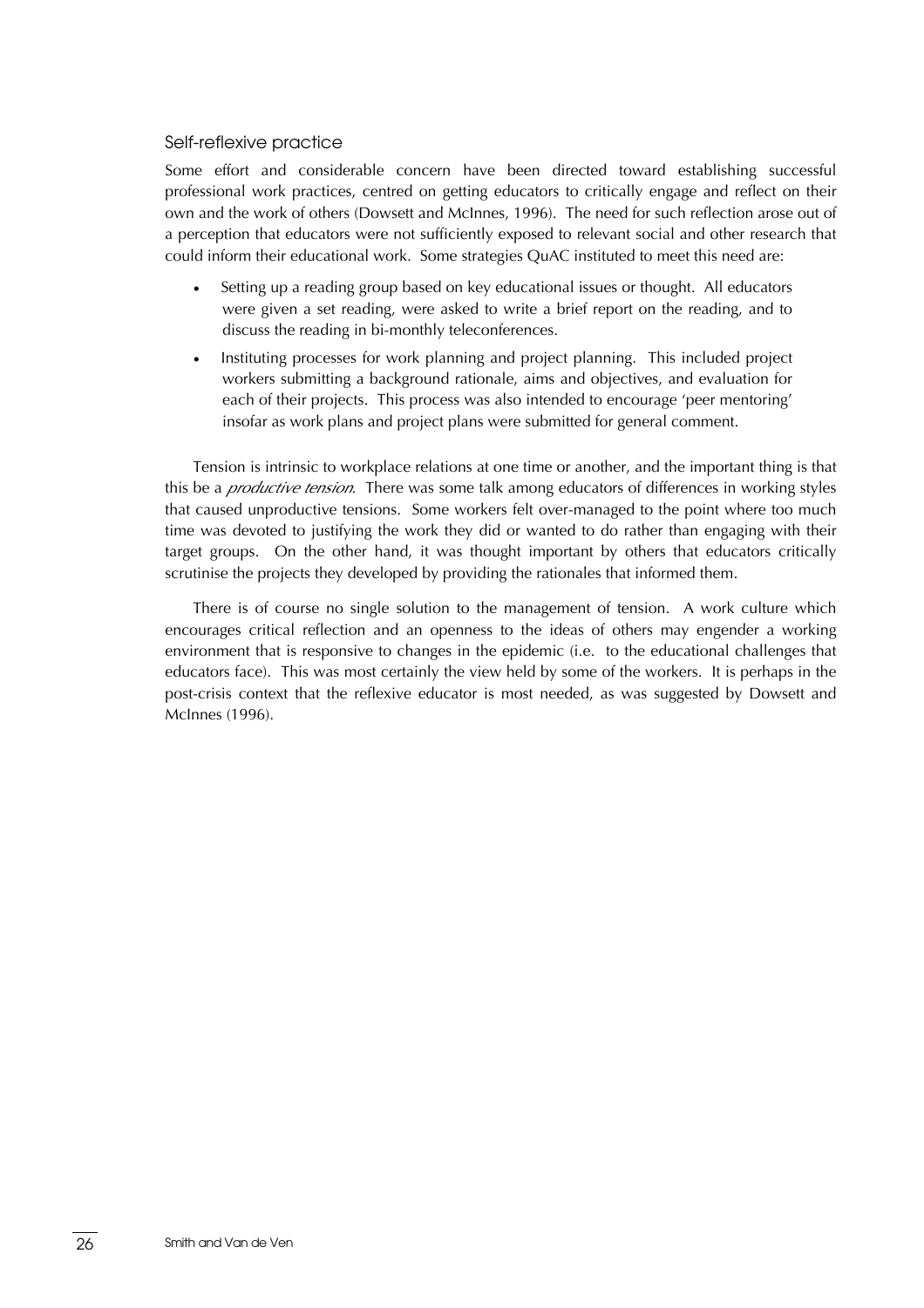# Final word

<span id="page-33-0"></span>There was much uncertainty among educators in interpreting the increases in unprotected anal intercourse among gay men, and this may be a reflection of a broader uncertainty within the HIV sector and among some gay men themselves. The increases were generally understood by educators to be multifaceted but especially related to gay men's HIV optimism in the context of more effective treatments. Optimism was seen to be related to a perception that new treatments had reduced positive men's infectiousness, overall and individually. In addition, HIV optimism related to a disease now being considered chronic and manageable rather than fatal. The increases in unprotected anal intercourse were also perceived by educators to be a shift toward gay men's adoption of a number of risk reduction strategies not involving condoms.

There was also considerable doubt among educators about the feasibility of openly responding to risk reduction strategies other than condoms when men engage in anal intercourse with casual or serodiscordant regular partners. A major aspect of this hesitation is related to the relative risks of protected and unprotected anal intercourse in various circumstances.

Relative to other groups, we currently have quite extensive data relating to gay community attached and gay identified White men. There is far less data relating to non gay community attached and non gay identified men. In relation to Aboriginal and Torres Strait Islander men and sistergirls there is a dearth of research in relation to homosexual cultures. Of particular interest would be to map the different sexual cultures in urban, rural and remote settings, especially in relation to sex among Indigenous, and between Indigenous and non-Indigenous, men.

Community development underpins the Australian response to homosexually active men's education, especially for gay identified men. There is a need to rethink and restate what community development is in relation to health promotion, given that many participants in the study did not refer to community development in our interviews. The reason for this absence may have been that the model operated in the background (i.e. was taken for granted). Is community development about building self-esteem and a sense of belonging to a group, both of which are assumed to strengthen men's resolve to engage in safe practices? Or is community development about 'developing' new or existing networks of gay men as a vehicle for education (i.e. a medium for the message)? It may be that both of these aims inform community development theory and practice. This is particularly pertinent in regional and rural areas where many participants struggled to recognise a 'community' and, at best, could only point to semi-closed groups of homosexually active men who operated within a broader network of groups which may or may not intersect. It seems that a key task is to find or to build communities through which education might be delivered.

It would be very worthwhile to undertake similar in-depth interviews in other States/Territories to further draw out educators' current experiences to corroborate or expand on those documented herein from Queensland.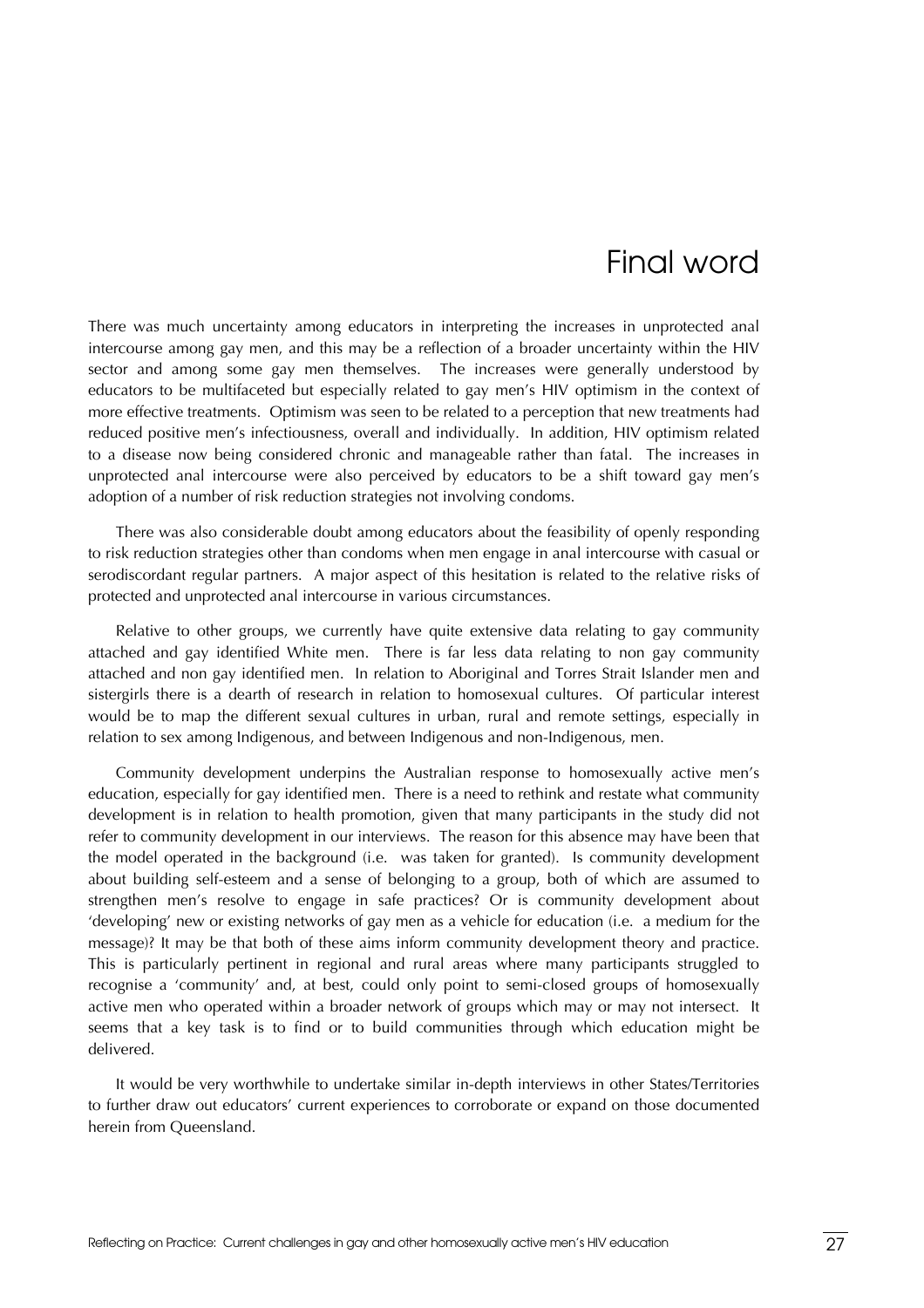### **References**

- <span id="page-34-0"></span>AFAO (1998). *The HIV/AIDS Resource Manual: A resource for HIV/AIDS educators*. Sydney: Australian Federation of AIDS Organisations.
- Calzavara, L., Burchell, A., Major, C., *et al.* (2000). *Increasing HIV incidence among MSM repeat testers in Ontario, Canada, 1992–1998*. XIII International AIDS Conference, Durban, July. (Abstract ThOrC718.)
- Commonwealth of Australia (2000). National HIV/AIDS Strategy, 1999-2000 to 2003-2004: Changes and challenges. Canberra: Author.
- Crawford, J., Rodden, P., Kippax, S., & Van de Ven, P. (2001). Negotiated safety and other agreements between men in relationships: Risk practice redefined. *International Journal of STD & AIDS*, 12, 164-170.
- Davidovich, U., de Wit, J., Albrecht, N., *et al.* (2001). Increase in the Share of Steady Partners as a Source of HIV infection: A 17 year study of seroconversion among gay men. *AIDS*, 15: 1303- 08.
- Davidovich, U., de Wit, J.B.F. & Stroebe, W. (2000). Assessing sexual risk behaviour of young gay men in primary relationships: the incorporation of negotiated safety and negotiated safety compliance. *AIDS*, 14, 701-706.
- Devlin, W. (2001). Changing the Norm—Reducing harm, not policing behaviour. *Fifth International AIDS Impact Conference*. Brighton, UK, July. (Abstract 26.1.)
- Dodds, J.P., Nardone, A., Mercey, D.E. *et al.* (2000). Increase in High Risk Sexual Behaviour among Homosexual Men, London 1996–8: cross sectional, questionnaire study. *BMJ, 320*, 1510– 1511.
- Dowsett, G. (1995). Australian perspective on HIV/AIDS health promotion. *New South Wales Health Promotion Conference*, Sydney, 8-10 November, 1995.
- Dowsett, G. and McInnes D. (1996). Gay community, AIDS Agencies and the HIV Epidemic in Adelaide: Theorising "post-AIDS". *Out There Too: Social Research & practice forum*, Adelaide: HIV/AIDS Programs Unit, South Australian Health Commission.
- Duffin R. (1998). Research and Knowledge: A reflexive space. In D. McInnes (Ed.), *Cultural Analysis and HIV/AIDS: A dialogue between educational practitioners and researchers in the field of HIV/AIDS* (forum proceedings). Sydney: Research Centre in Intercommunal Studies
- Ekstrand, M.L., Stall, R.D., Paul, J.P., *et al.* (2000). Gay men report high rates of unprotected sex with partners of unknown or discordant HIV status. *AIDS,* 13: 1525–1533.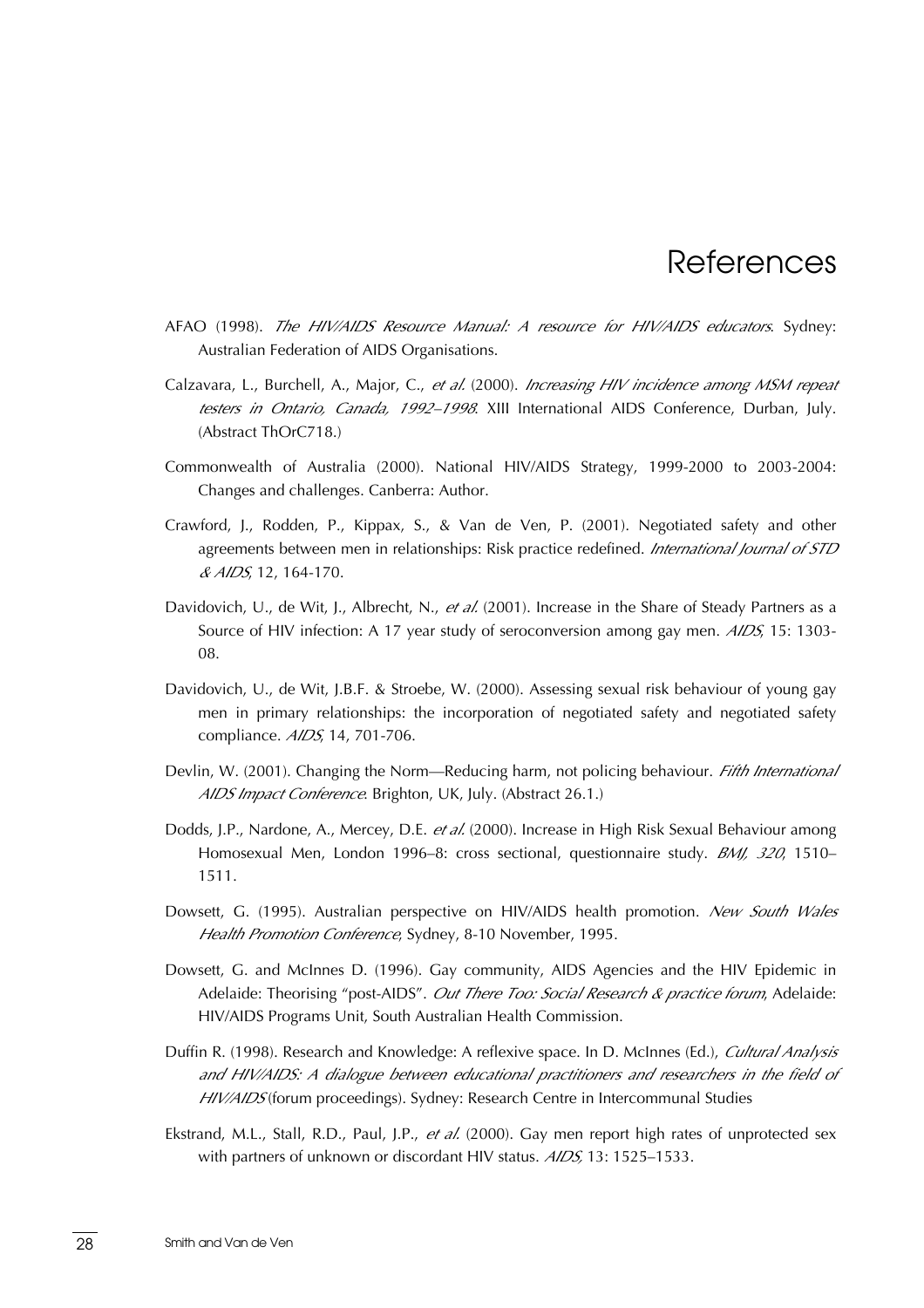- Epstein, S. (1997). *Impure Science: AIDS activism and the politics of knowledge*. Berkley and London: University of California Press.
- Goddard, M. (1994). Being Honest About AIDS Prevention. *Outrage*, September 1994: 14-16, 96.
- Hogg, R.S, Weber, A.E., Chan, K., *et al.* (2001). Increasing incidence of HIV infections among young gay and bisexual men in Vancouver. *AIDS*, 15: 1321-1323.
- Jacquez, J.A., Koopman, J.S., Simon, C.P. *et al.* (1997). Role of the primary infection in epidemics of HIV infection in gay cohorts. *Journal of Acquired Immune Deficiency Syndromes*, 7: 1169-84.
- Kippax S, Connell RW, Dowsett GW, *et al.* (1993). *Sustaining Safe Sex: Gay communities respond to AIDS*. London: The Falmer Press.
- Kippax, S. (2000). Sexual Behaviour in the Era of AIDS: Changes among Australians' Sexual Practice 1986-1999. *6<sup>th</sup> Asian Congress of Sexology: Sexuality in a Changing Asia*, Kobe, Japan.
- Kippax, S., Crawford, J., Davis, M., *et al.* (1993). Sustaining safe sex: A longitudinal study of a sample of homosexual men. *AIDS*, 7: 257-263.
- Kippax, S., Hendry, O., Grulich, A., et al. (2000). Narratives of risk taking: accounts of seroconversion and reasons for post-exposure prophylaxis. 12th Annual Conference of the Australasian Society for HIV Medicine, Melbourne. (Abstract 2D-69.)
- Kippax, S., Noble, J., Prestage, G., et al. (1997). Sexual negotiation in the AIDS era: negotiated safety revisited. AIDS, 11, 191-197.
- Koopman, JS., Simon, CP., Jacquez, JA. *et al.* (1992). HIV transmission probabilities for oral and anal sex by stage of infection. *VIII International Conference on AIDS*, Amsterdam, Netherlands.
- McFarland, W., Schwatcz, S., Kellog, T., *et al.* (2000). Implications of Highly Active Antiretroviral Treatment for HIV Prevention: The case of men who have sex with men (MSM) in San Francisco. *XIII International AIDS Conference*, Durban, July. (Abstract MoPpD1127.)
- McInnes, D., Bollen, J., Couch, M., *et al.* (2001). *Considering Australian Gay Communities in HIV Health Promotion*. Sydney: Institute for Cultural Research, University of Western Nepean.
- Miller, M., Laurence, M., Boufassa, F. *et al.* (2000). Sexual behavior changes and protease inhibitor therapy. *AIDS*, 14: F33-F39.
- Murphy, D. (2001). Keeping it Safe: Maintaining gay safe sex practices in the light of treatment for HIV. *AFAO/NAPWA Discussion Papers*, (2)1.
- NCHECR (2000) Annual Surveillance Report: HIV/AIDS, hepatitis C & sexually transmitted infections in Australia. Sydney: National Centre in HIV Epidemiology and Clinical Research.
- NCHECR (2001) HIV/AIDS, Viral Hepatitis and Sexually Transmissible Infections in Australia: Annual surveillance report. Sydney: National Centre in HIV Epidemiology and Clinical Research.
- NCHSR (2000) Annual Report of Behaviour: HIV/AIDS, hepatitis C & related diseases in Australia, 2000. Sydney: National Centre in HIV Social Research.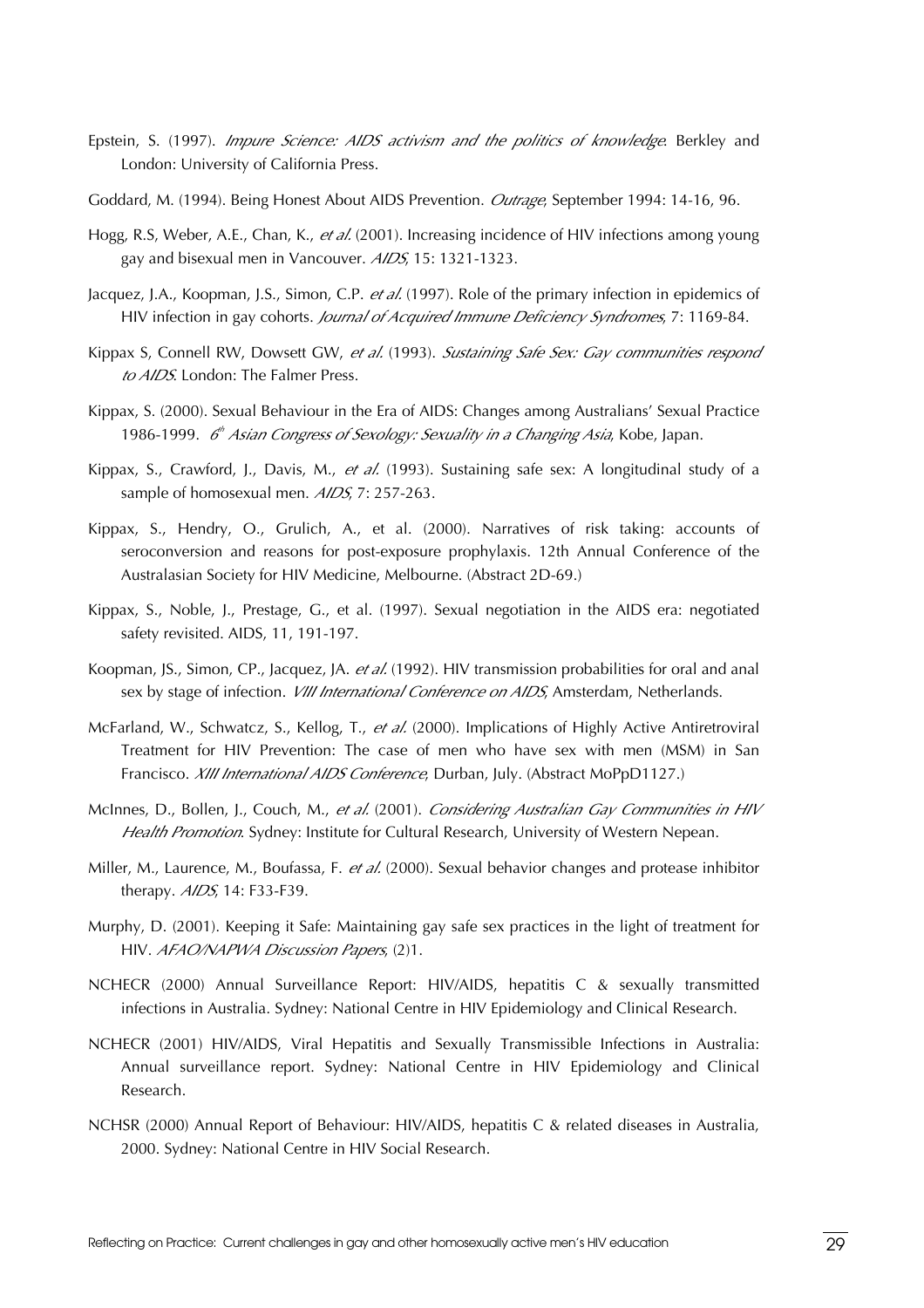- O'Grady (1997 April). Safe sex slips: gay men ditch condoms of casual sex. *Sydney Star Observer*, No 350: 1
- Parnell, B. (1997). Certain Movement Forward into Something We're Not Sure of: Avoiding further HIV transmission amongst gay men in Australia. Melbourne: McFarlane Burnett Centre for Medical Research.
- Prestage, G., Van de Ven, P., Grulich, A., *et al.* (2001). Gay Men's Casual Sex Encounters: Discussing HIV and using condoms. *AIDS Care*, 13: 277-284.
- Rofes, E. (1998). Reviving the Tribe: Regenerating gay men's sexuality and culture in the ongoing epidemic. New York: Harrington Park Press.
- Rosengarten, M., Race, K., Kippax, S. (2000). Touch Wood, Everything will be OK: Gay men's understandings of clinical markers in sexual practice. Sydney: National Centre in HIV Social Research.
- Significant Others Marketing Consultants (1997). *Unprotected gay anal sex in Sydney in 1997*. Unpublished report for the NSW Health Department, June.
- Slavin, S., Kippax, S., Race, K. (1998). *The Sex Culture Project*. Sydney: National Centre in HIV Social Research.
- Smith, G. (1998). Critique and Cultural Analysis. In (ed.) David McInnes, *Cultural Analysis and HIV/AIDS: A dialogue between educational practitioners and researchers in the field of HIV/AIDS* (forum proceedings). Sydney: Research Centre in Intercommunal Studies.
- Sobo, E. J. (1999). Cultural Models and HIV/AIDS: New anthropological views (Editorial), *Anthropology and Medicine*, 6: 5-15.
- Stall, R., Ekstrand, M., Pollack, L. *et al.* (1990). Relapse from Safer Sex: The next challenge for AIDS prevention efforts. *Journal of Acquired Immune Deficiency Syndrome*, 3: 1181-87.
- Stoite, I.G., Dukers, N.H., de Wit, J.B., *et al.* (2001). Increase in sexually transmitted infections among homosexual men in Amsterdam in relation to HAART. *Sexually Transmitted Infections*, 77: 184-186.
- Van de Ven P., Kippax S., Crawford J. *et al.* (in press). In a minority of gay men, sexual risk practice indicates strategic positioning for perceived risk reduction rather than unbridled sex. *AIDS Care*.
- Van de Ven P., Prestage G., Crawford J. *et al.* (2000). Sexual risk behaviour increases and is associated with HIV optimism among HIV-negative and HIV-positive gay men in Sydney over the 4 year period to February 2000. *AIDS*, 14: 2591-93.
- Van de Ven, P., Kippax, S., Crawford, J. *et al.* (2001a). Increasing proportions of Australian gay men engage in unprotected anal intercourse with casual and with regular partners. *Fifth International AIDS Impact Conference*, Brighton, UK.
- Van de Ven, P., Rawstorne P., Crawford, J., *et al* (2001b). *Facts and Figures: 2000 Male Out survey*. Sydney: National Centre in HIV Social Research.